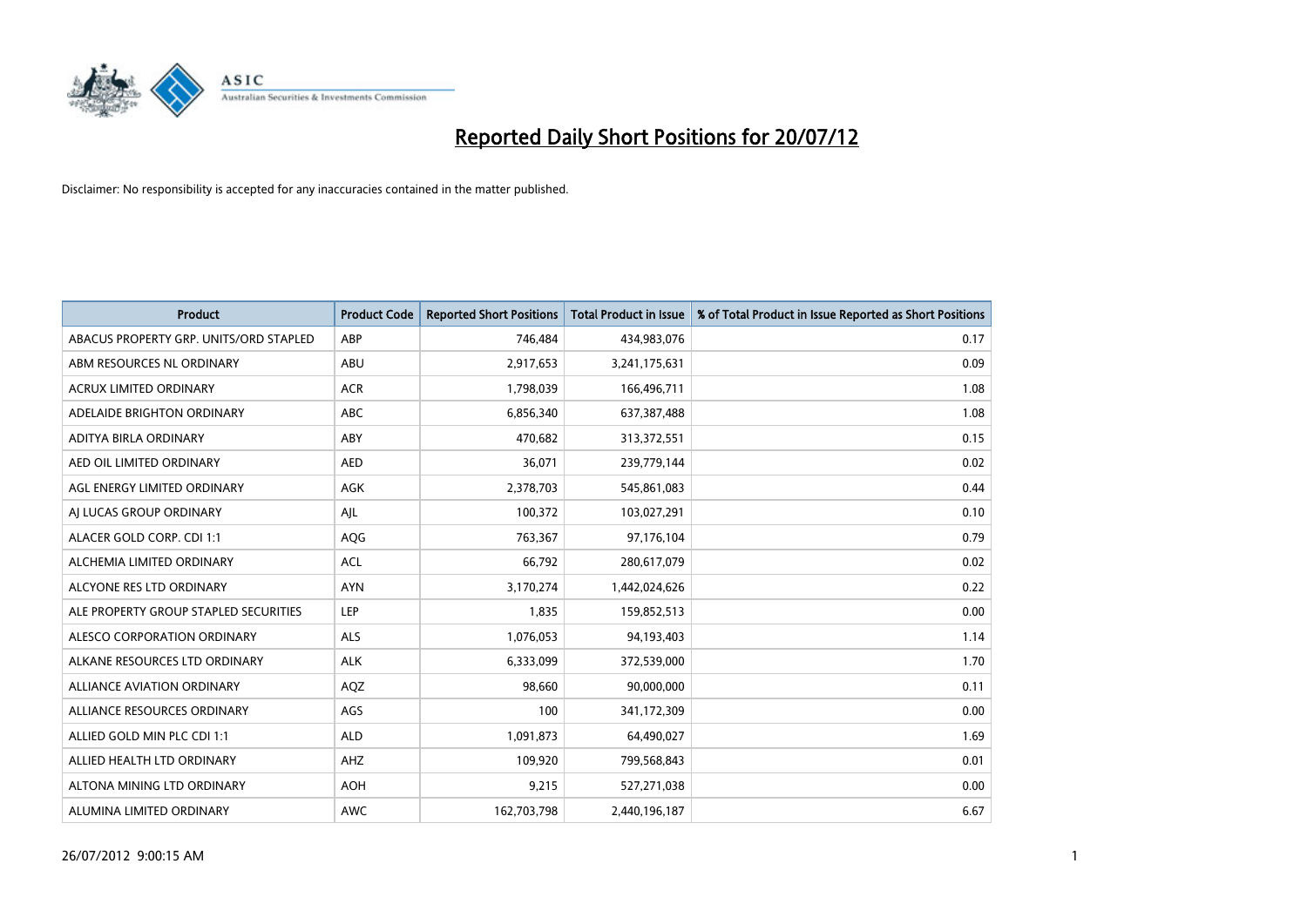

| <b>Product</b>                          | <b>Product Code</b> | <b>Reported Short Positions</b> | <b>Total Product in Issue</b> | % of Total Product in Issue Reported as Short Positions |
|-----------------------------------------|---------------------|---------------------------------|-------------------------------|---------------------------------------------------------|
| AMALGAMATED HOLDINGS ORDINARY           | <b>AHD</b>          | 1.342                           | 157,629,498                   | 0.00                                                    |
| AMCOM TELECOMM. ORDINARY                | <b>AMM</b>          | 23,925                          | 241,491,904                   | 0.01                                                    |
| AMCOR LIMITED ORDINARY                  | <b>AMC</b>          | 3,851,370                       | 1,206,684,923                 | 0.32                                                    |
| AMP LIMITED ORDINARY                    | AMP                 | 6,397,952                       | 2,894,931,180                 | 0.22                                                    |
| AMPELLA MINING ORDINARY                 | <b>AMX</b>          | 5,804,391                       | 246,800,493                   | 2.35                                                    |
| ANGLOGOLD ASHANTI CDI 5:1               | AGG                 |                                 | 89,207,765                    | 0.00                                                    |
| ANSELL LIMITED ORDINARY                 | <b>ANN</b>          | 3,827,945                       | 130,656,668                   | 2.93                                                    |
| ANTARES ENERGY LTD ORDINARY             | <b>AZZ</b>          | 419,392                         | 258,000,000                   | 0.16                                                    |
| ANTISENSE THERAPEUT, ORDINARY           | ANP                 | 100,000                         | 1,297,743,255                 | 0.01                                                    |
| ANZ BANKING GRP LTD ORDINARY            | ANZ                 | 7,573,211                       | 2,715,721,290                 | 0.28                                                    |
| APA GROUP STAPLED SECURITIES            | <b>APA</b>          | 9,948,638                       | 644,485,583                   | 1.54                                                    |
| APN NEWS & MEDIA ORDINARY               | <b>APN</b>          | 20,612,577                      | 649,010,756                   | 3.18                                                    |
| AQUARIUS PLATINUM. ORDINARY             | <b>AOP</b>          | 15,588,130                      | 470,312,578                   | 3.31                                                    |
| AQUILA RESOURCES ORDINARY               | <b>AQA</b>          | 6,893,523                       | 411,804,442                   | 1.67                                                    |
| ARAFURA RESOURCE LTD ORDINARY           | <b>ARU</b>          | 5,287,849                       | 396,004,144                   | 1.34                                                    |
| ARB CORPORATION ORDINARY                | ARP                 | 48,952                          | 72,481,302                    | 0.07                                                    |
| ARDENT LEISURE GROUP STAPLED SECURITIES | AAD                 | 693,808                         | 334,209,401                   | 0.21                                                    |
| ARISTOCRAT LEISURE ORDINARY             | <b>ALL</b>          | 17,663,781                      | 550,502,889                   | 3.21                                                    |
| <b>ARRIUM LTD ORDINARY</b>              | ARI                 | 25,224,452                      | 1,345,665,626                 | 1.87                                                    |
| ASCIANO LIMITED ORDINARY                | <b>AIO</b>          | 5,009,881                       | 975,385,664                   | 0.51                                                    |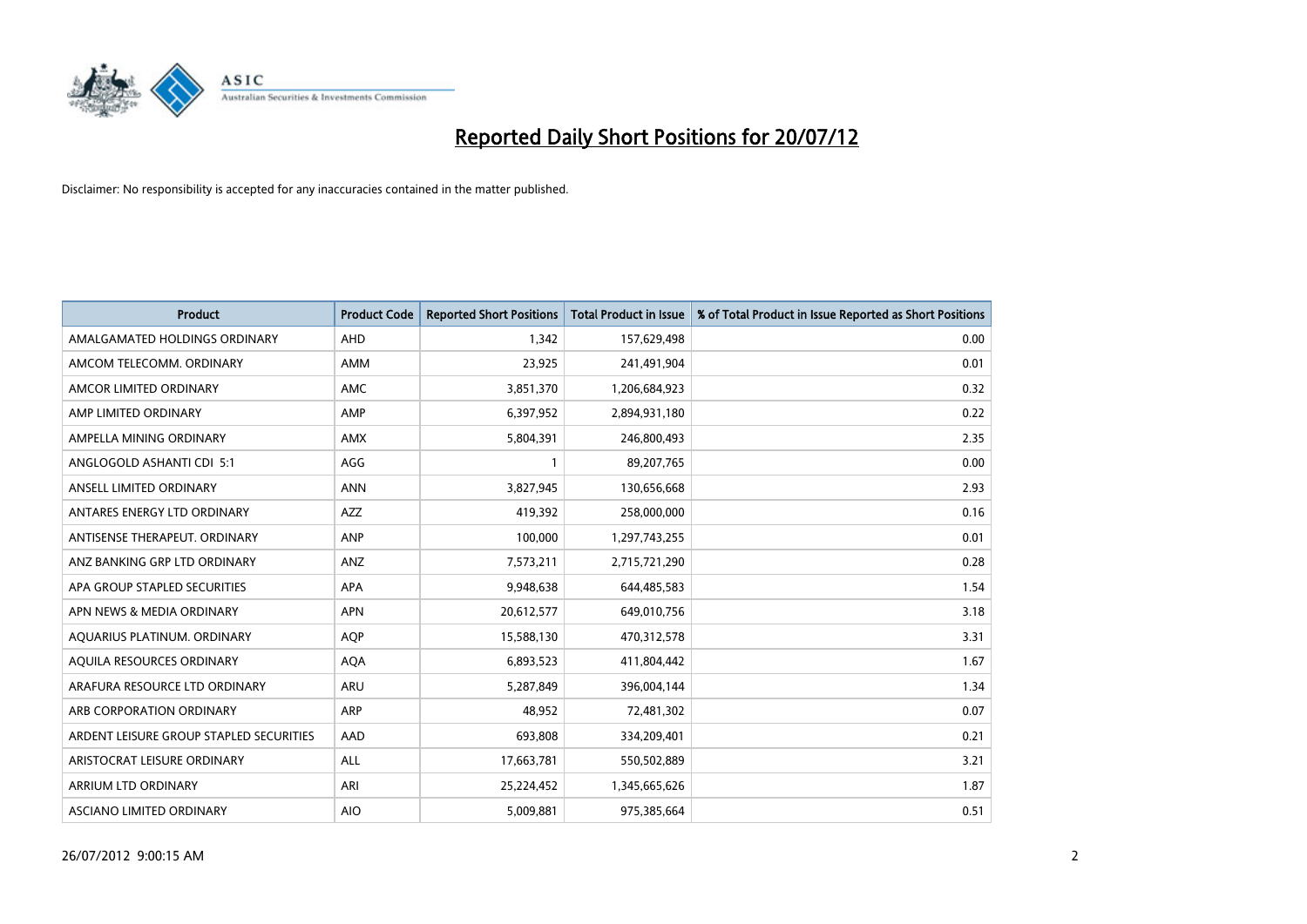

| <b>Product</b>                          | <b>Product Code</b> | <b>Reported Short Positions</b> | <b>Total Product in Issue</b> | % of Total Product in Issue Reported as Short Positions |
|-----------------------------------------|---------------------|---------------------------------|-------------------------------|---------------------------------------------------------|
| ASG GROUP LIMITED ORDINARY              | <b>ASZ</b>          | 935,949                         | 172,152,079                   | 0.54                                                    |
| ASPEN GROUP ORD/UNITS STAPLED           | <b>APZ</b>          | 90,430                          | 600,507,326                   | 0.02                                                    |
| ASPIRE MINING LTD ORDINARY              | <b>AKM</b>          | 269,379                         | 620,594,556                   | 0.04                                                    |
| ASTRO JAP PROP GROUP STAPLED SECURITIES | AJA                 | 7,935                           | 58,445,002                    | 0.01                                                    |
| ASX LIMITED ORDINARY                    | ASX                 | 4,385,065                       | 175,136,729                   | 2.50                                                    |
| ATLAS IRON LIMITED ORDINARY             | <b>AGO</b>          | 12,197,153                      | 904,580,993                   | 1.35                                                    |
| AURORA OIL & GAS ORDINARY               | <b>AUT</b>          | 8,286,347                       | 446,595,778                   | 1.86                                                    |
| AUSDRILL LIMITED ORDINARY               | ASL                 | 1,703,357                       | 304,397,289                   | 0.56                                                    |
| AUSENCO LIMITED ORDINARY                | AAX                 | 431,197                         | 123,872,665                   | 0.35                                                    |
| <b>AUSTAL LIMITED ORDINARY</b>          | ASB                 | 192,096                         | 188,193,007                   | 0.10                                                    |
| AUSTBROKERS HOLDINGS ORDINARY           | <b>AUB</b>          | 59                              | 55,999,095                    | 0.00                                                    |
| AUSTIN ENGINEERING ORDINARY             | <b>ANG</b>          | 17,349                          | 72,314,403                    | 0.02                                                    |
| AUSTRALAND PROPERTY STAPLED SECURITY    | <b>ALZ</b>          | 436,434                         | 576,846,597                   | 0.08                                                    |
| AUSTRALIAN AGRICULT. ORDINARY           | AAC                 | 454,828                         | 312,905,085                   | 0.15                                                    |
| AUSTRALIAN INFRASTR, UNITS/ORDINARY     | <b>AIX</b>          | 11,490,432                      | 620,733,944                   | 1.85                                                    |
| AUSTRALIAN PHARM. ORDINARY              | API                 | 291,928                         | 488,115,883                   | 0.06                                                    |
| AUTOMOTIVE HOLDINGS ORDINARY            | AHE                 | 4,319                           | 260,579,682                   | 0.00                                                    |
| AVJENNINGS LIMITED ORDINARY             | AVI                 | 549,150                         | 274,588,694                   | 0.20                                                    |
| AWE LIMITED ORDINARY                    | <b>AWE</b>          | 3,068,923                       | 521,871,941                   | 0.59                                                    |
| AZIMUTH RES LTD ORDINARY                | <b>AZH</b>          | 1,361,199                       | 401,518,304                   | 0.34                                                    |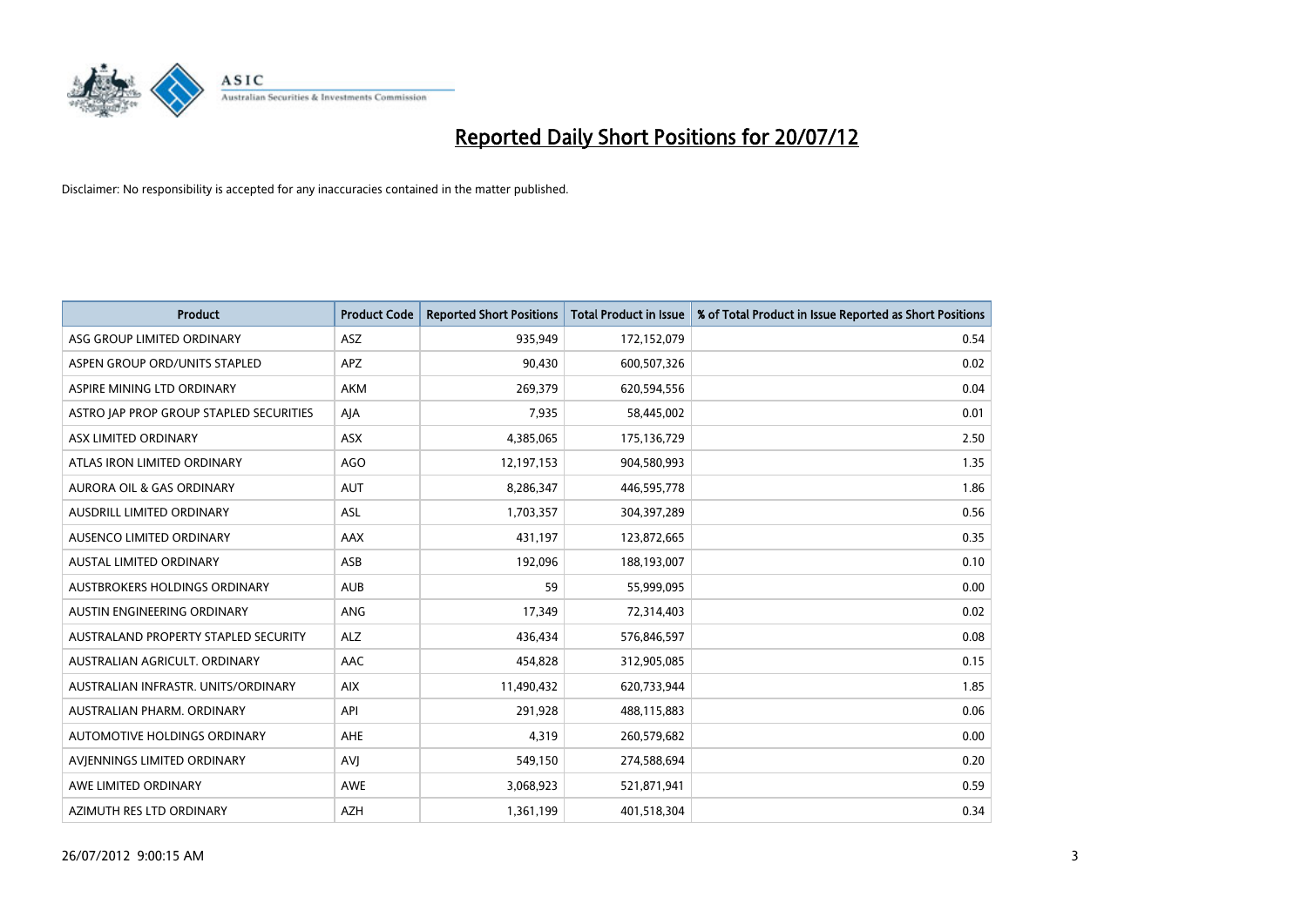

| <b>Product</b>                       | <b>Product Code</b> | <b>Reported Short Positions</b> | <b>Total Product in Issue</b> | % of Total Product in Issue Reported as Short Positions |
|--------------------------------------|---------------------|---------------------------------|-------------------------------|---------------------------------------------------------|
| AZUMAH RESOURCES ORDINARY            | <b>AZM</b>          | 609,296                         | 333,614,096                   | 0.18                                                    |
| BANDANNA ENERGY ORDINARY             | <b>BND</b>          | 4,131,018                       | 528,481,199                   | 0.78                                                    |
| BANK OF QUEENSLAND. ORDINARY         | <b>BOO</b>          | 11,307,999                      | 308,797,224                   | 3.66                                                    |
| <b>BASE RES LIMITED ORDINARY</b>     | <b>BSE</b>          | 770,781                         | 460,440,029                   | 0.17                                                    |
| <b>BATHURST RESOURCES ORDINARY</b>   | <b>BTU</b>          | 26,730,962                      | 696,747,997                   | 3.84                                                    |
| <b>BC IRON LIMITED ORDINARY</b>      | <b>BCI</b>          | 129,320                         | 103,861,000                   | 0.12                                                    |
| <b>BEACH ENERGY LIMITED ORDINARY</b> | <b>BPT</b>          | 26,680,402                      | 1,255,464,157                 | 2.13                                                    |
| BEADELL RESOURCE LTD ORDINARY        | <b>BDR</b>          | 13,333,341                      | 719,204,752                   | 1.85                                                    |
| BENDIGO AND ADELAIDE ORDINARY        | <b>BEN</b>          | 8,546,323                       | 396,641,036                   | 2.15                                                    |
| BERKELEY RESOURCES ORDINARY          | <b>BKY</b>          | 361,524                         | 179,298,273                   | 0.20                                                    |
| BETASHARES ASX RES ETF UNITS         | <b>ORE</b>          | 52,473                          | 3,412,016                     | 1.54                                                    |
| <b>BHP BILLITON LIMITED ORDINARY</b> | <b>BHP</b>          | 4,448,748                       | 3,211,691,105                 | 0.14                                                    |
| <b>BILLABONG ORDINARY</b>            | <b>BBG</b>          | 43,644,149                      | 410,969,573                   | 10.62                                                   |
| <b>BIOTA HOLDINGS ORDINARY</b>       | <b>BTA</b>          | 531,353                         | 182,350,316                   | 0.29                                                    |
| <b>BLACKTHORN RESOURCES ORDINARY</b> | <b>BTR</b>          | 54,016                          | 127,818,000                   | 0.04                                                    |
| BLUESCOPE STEEL LTD ORDINARY         | <b>BSL</b>          | 46,890,637                      | 3,349,185,247                 | 1.40                                                    |
| <b>BOART LONGYEAR ORDINARY</b>       | <b>BLY</b>          | 8,953,691                       | 461,163,412                   | 1.94                                                    |
| <b>BOOM LOGISTICS ORDINARY</b>       | <b>BOL</b>          | 626                             | 468,663,585                   | 0.00                                                    |
| BORAL LIMITED, ORDINARY              | <b>BLD</b>          | 46,055,518                      | 758,572,140                   | 6.07                                                    |
| <b>BRADKEN LIMITED ORDINARY</b>      | <b>BKN</b>          | 2,517,863                       | 168,629,376                   | 1.49                                                    |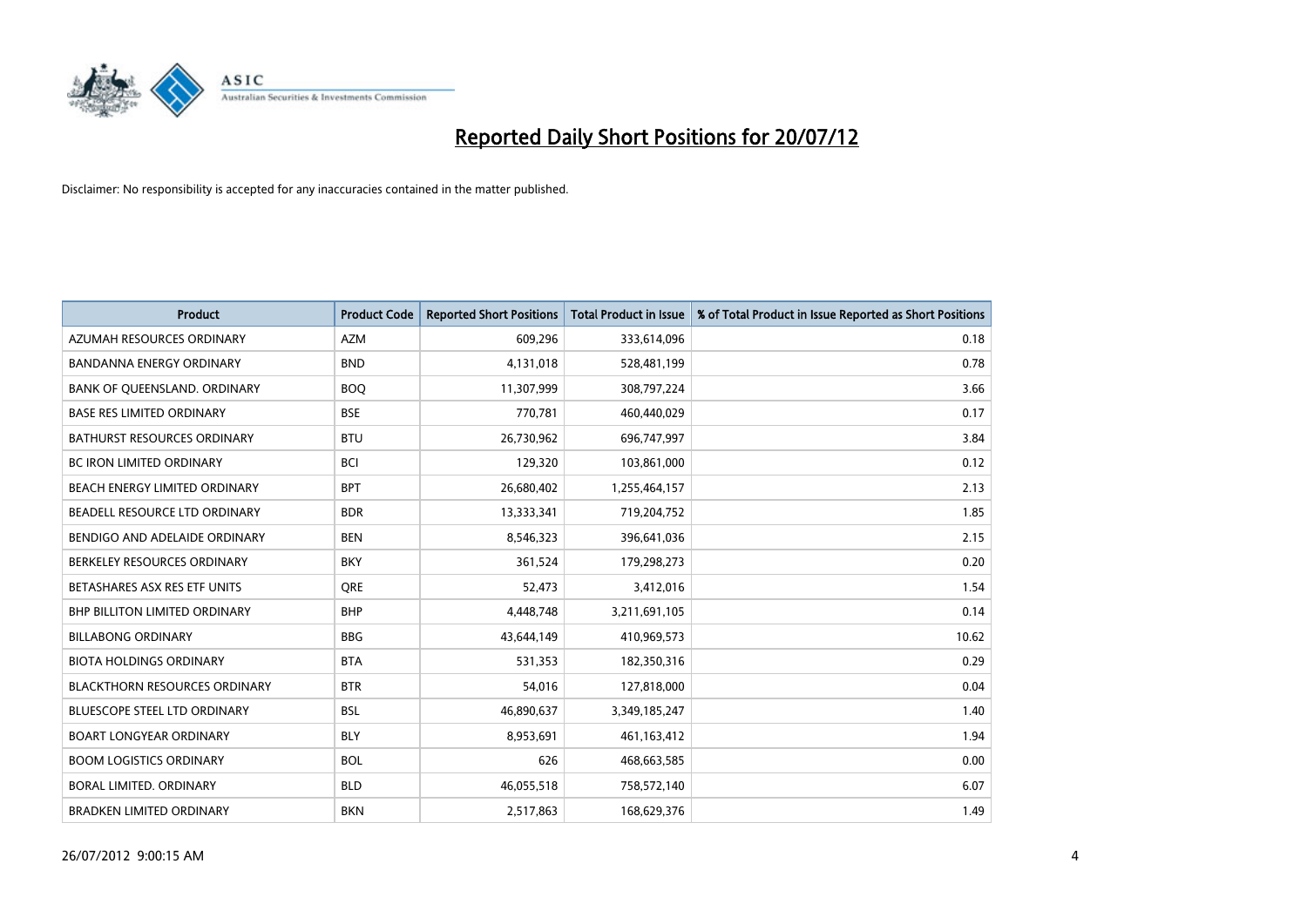

| <b>Product</b>                          | <b>Product Code</b> | <b>Reported Short Positions</b> | <b>Total Product in Issue</b> | % of Total Product in Issue Reported as Short Positions |
|-----------------------------------------|---------------------|---------------------------------|-------------------------------|---------------------------------------------------------|
| <b>BRAMBLES LIMITED ORDINARY</b>        | <b>BXB</b>          | 5,326,444                       | 1,555,149,857                 | 0.34                                                    |
| BREVILLE GROUP LTD ORDINARY             | <b>BRG</b>          | 480                             | 130,095,322                   | 0.00                                                    |
| <b>BRICKWORKS LIMITED ORDINARY</b>      | <b>BKW</b>          | 11,374                          | 147,567,333                   | 0.01                                                    |
| BT INVESTMENT MNGMNT ORDINARY           | <b>BTT</b>          | 223,115                         | 267,906,977                   | 0.08                                                    |
| <b>BUCCANEER ENERGY LTD ORDINARY</b>    | <b>BCC</b>          | 2,840,369                       | 992,176,566                   | 0.29                                                    |
| <b>BURU ENERGY ORDINARY</b>             | <b>BRU</b>          | 11,815,747                      | 251,007,144                   | 4.71                                                    |
| <b>BWP TRUST ORDINARY UNITS</b>         | <b>BWP</b>          | 1,360,269                       | 525,255,093                   | 0.26                                                    |
| CABCHARGE AUSTRALIA ORDINARY            | CAB                 | 4,387,887                       | 120,430,683                   | 3.64                                                    |
| CALTEX AUSTRALIA ORDINARY               | <b>CTX</b>          | 5,529,085                       | 270,000,000                   | 2.05                                                    |
| <b>CAMPBELL BROTHERS ORDINARY</b>       | CPB                 | 1,111,841                       | 68,104,044                    | 1.63                                                    |
| CAPE LAMBERT RES LTD ORDINARY           | <b>CFE</b>          | 367,036                         | 689,108,792                   | 0.05                                                    |
| CARABELLA RES LTD ORDINARY              | <b>CLR</b>          | 411,126                         | 133,642,797                   | 0.31                                                    |
| <b>CARBON ENERGY ORDINARY</b>           | <b>CNX</b>          | 48,071                          | 773,999,771                   | 0.01                                                    |
| <b>CARDNO LIMITED ORDINARY</b>          | CDD                 | 848,410                         | 138,506,406                   | 0.61                                                    |
| CARNARVON PETROLEUM ORDINARY            | <b>CVN</b>          | 55,472                          | 694,644,634                   | 0.01                                                    |
| CARSALES.COM LTD ORDINARY               | <b>CRZ</b>          | 18,447,752                      | 233,689,223                   | 7.89                                                    |
| <b>CASH CONVERTERS ORDINARY</b>         | CCV                 | 15,520                          | 379,761,025                   | 0.00                                                    |
| CENTRO RETAIL AUST ORD/UNIT STAPLED SEC | <b>CRF</b>          | 31,001,968                      | 1,340,723,189                 | 2.31                                                    |
| <b>CERAMIC FUEL CELLS ORDINARY</b>      | CFU                 | 83,004                          | 1,366,298,863                 | 0.01                                                    |
| CFS RETAIL TRUST GRP STAPLED SECURITIES | <b>CFX</b>          | 47,426,710                      | 2,828,961,617                 | 1.68                                                    |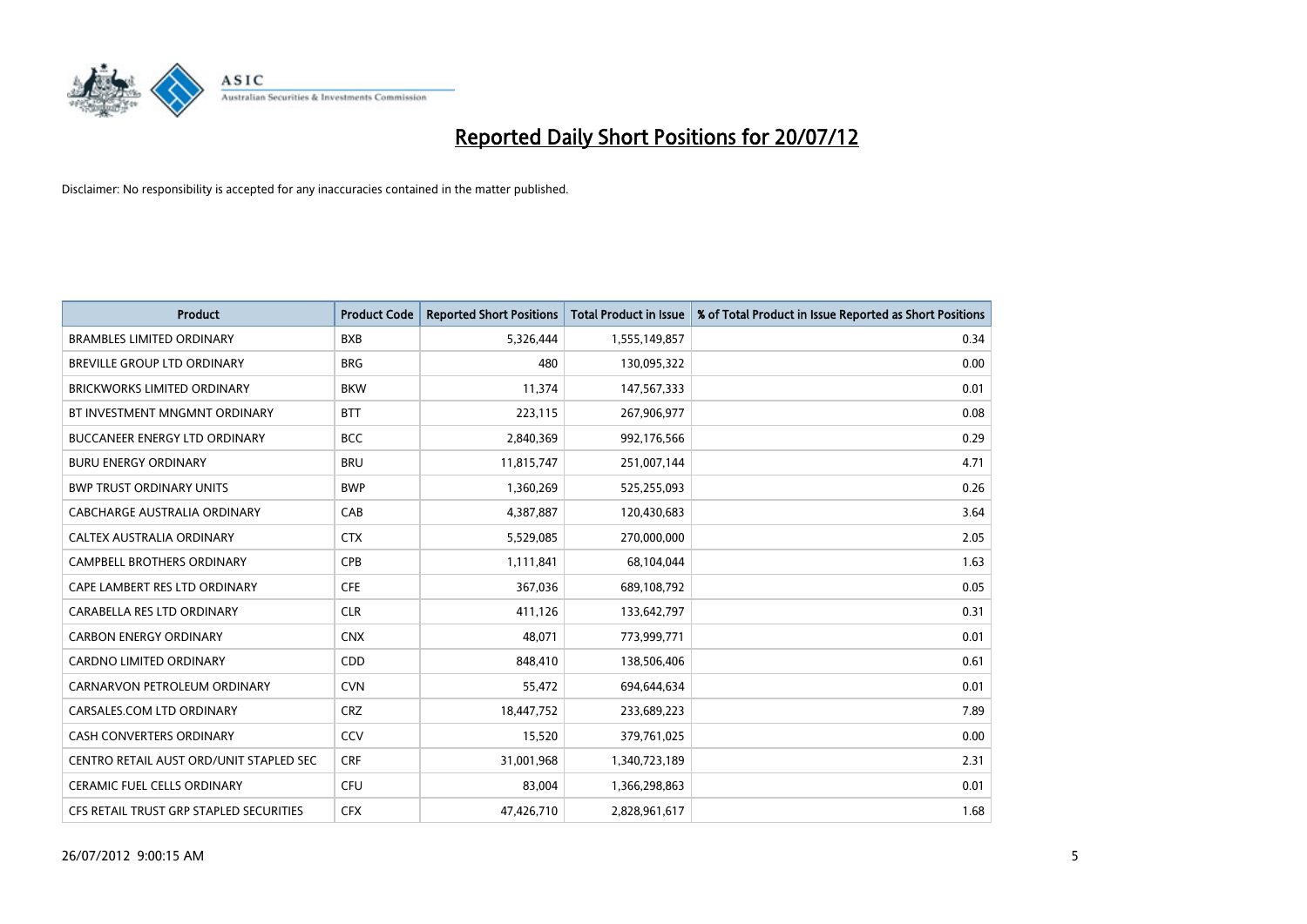

| <b>Product</b>                           | <b>Product Code</b> | <b>Reported Short Positions</b> | <b>Total Product in Issue</b> | % of Total Product in Issue Reported as Short Positions |
|------------------------------------------|---------------------|---------------------------------|-------------------------------|---------------------------------------------------------|
| <b>CGA MINING LIMITED ORDINARY</b>       | <b>CGX</b>          | 99,426                          | 337,775,726                   | 0.03                                                    |
| CHALLENGER DIV.PRO. STAPLED UNITS        | <b>CDI</b>          | 465,549                         | 858,653,199                   | 0.05                                                    |
| <b>CHALLENGER INFRAST, STAPLED UNITS</b> | <b>CIF</b>          | 502,819                         | 316,223,785                   | 0.16                                                    |
| CHALLENGER LIMITED ORDINARY              | <b>CGF</b>          | 12,649,279                      | 544,652,710                   | 2.32                                                    |
| CHARTER HALL GROUP STAPLED US PROHIBIT.  | CHC                 | 434,804                         | 298,839,688                   | 0.15                                                    |
| <b>CHARTER HALL RETAIL UNITS</b>         | <b>COR</b>          | 789,990                         | 299,628,571                   | 0.26                                                    |
| <b>CHORUS LIMITED ORDINARY</b>           | <b>CNU</b>          | 1,022,553                       | 385,082,123                   | 0.27                                                    |
| CITIGOLD CORP LTD ORDINARY               | <b>CTO</b>          | 1,355,317                       | 1,238,622,051                 | 0.11                                                    |
| <b>CLOUGH LIMITED ORDINARY</b>           | <b>CLO</b>          | 125,913                         | 773,787,656                   | 0.02                                                    |
| <b>CNPR GRP UNITS/ORD STAPLED</b>        | <b>CNP</b>          | 2,537                           | 972,414,514                   | 0.00                                                    |
| COAL OF AFRICA LTD ORDINARY              | <b>CZA</b>          | 429,762                         | 666,323,828                   | 0.06                                                    |
| <b>COALSPUR MINES LTD ORDINARY</b>       | <b>CPL</b>          | 11,613,011                      | 620,729,899                   | 1.87                                                    |
| COALWORKS LIMITED ORDINARY               | <b>CWK</b>          | 115,948                         | 184,298,965                   | 0.06                                                    |
| <b>COBAR CONSOLIDATED ORDINARY</b>       | CCU                 | 261,733                         | 210,101,187                   | 0.12                                                    |
| COCA-COLA AMATIL ORDINARY                | <b>CCL</b>          | 7,526,709                       | 761,319,007                   | 0.99                                                    |
| COCHLEAR LIMITED ORDINARY                | <b>COH</b>          | 5,772,588                       | 56,929,432                    | 10.14                                                   |
| COCKATOO COAL ORDINARY                   | <b>COK</b>          | 17,413,912                      | 1,016,746,908                 | 1.71                                                    |
| COFFEY INTERNATIONAL ORDINARY            | <b>COF</b>          | 240,749                         | 255,833,165                   | 0.09                                                    |
| <b>COKAL LTD ORDINARY</b>                | <b>CKA</b>          | 65,563                          | 411,046,892                   | 0.02                                                    |
| <b>COLLINS FOODS LTD ORDINARY</b>        | <b>CKF</b>          | 23,670                          | 93,000,003                    | 0.03                                                    |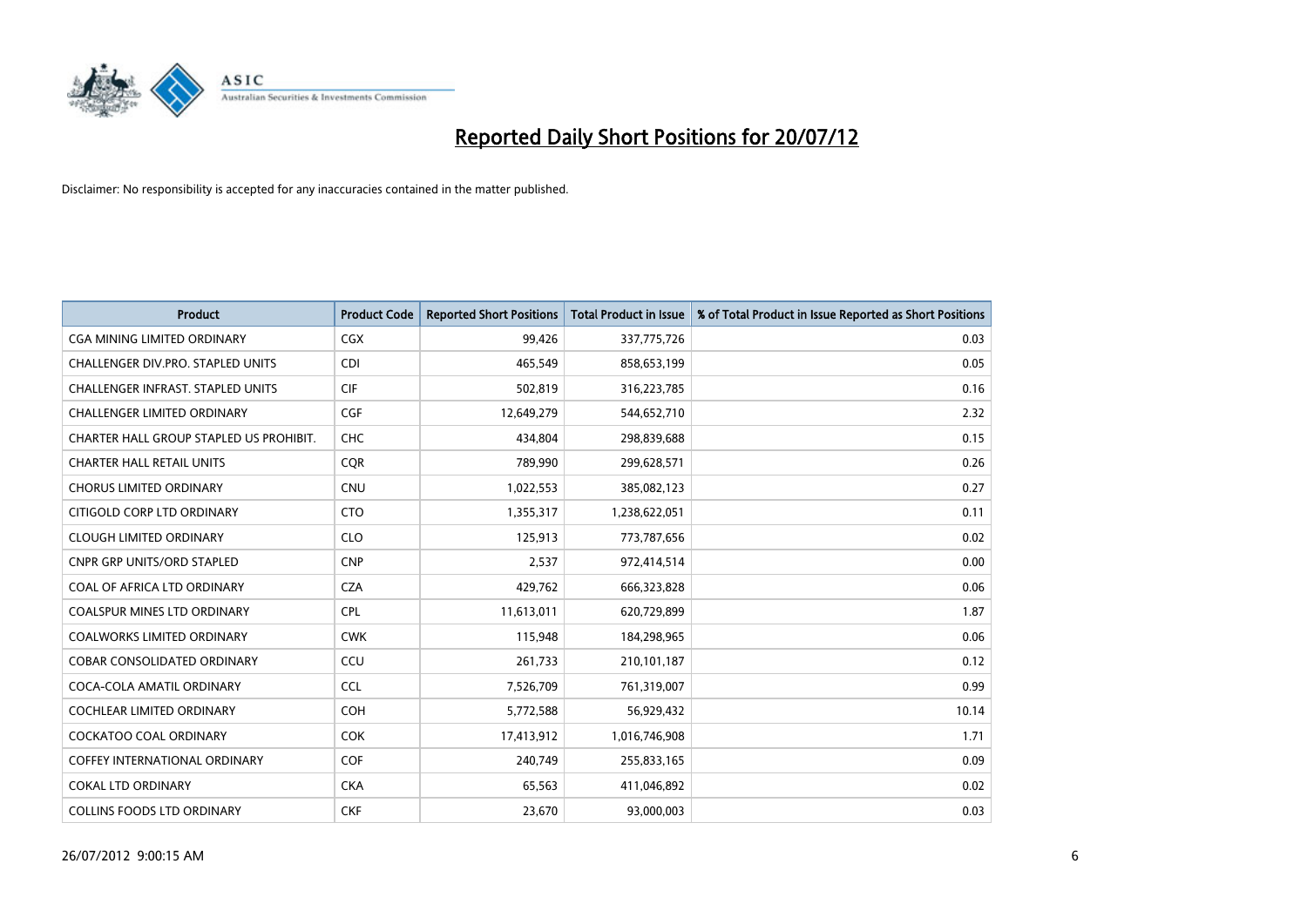

| <b>Product</b>                          | <b>Product Code</b> | <b>Reported Short Positions</b> | <b>Total Product in Issue</b> | % of Total Product in Issue Reported as Short Positions |
|-----------------------------------------|---------------------|---------------------------------|-------------------------------|---------------------------------------------------------|
| COMMONWEALTH BANK, ORDINARY             | <b>CBA</b>          | 33,499,640                      | 1,592,154,780                 | 2.10                                                    |
| COMMONWEALTH PROP ORDINARY UNITS        | <b>CPA</b>          | 29,332,419                      | 2,347,003,413                 | 1.25                                                    |
| <b>COMPASS RESOURCES ORDINARY</b>       | <b>CMR</b>          | 7,472                           | 1,403,744,100                 | 0.00                                                    |
| COMPUTERSHARE LTD ORDINARY              | CPU                 | 4,193,134                       | 555,664,059                   | 0.75                                                    |
| CONSOLIDATED MEDIA, ORDINARY            | <b>CMI</b>          | 1,181,392                       | 561,834,996                   | 0.21                                                    |
| CONTINENTAL COAL LTD ORDINARY           | <b>CCC</b>          | 983                             | 439,855,399                   | 0.00                                                    |
| COOPER ENERGY LTD ORDINARY              | COE                 | 32,742                          | 327,329,050                   | 0.01                                                    |
| <b>CREDIT CORP GROUP ORDINARY</b>       | CCP                 | 11,493                          | 45,571,114                    | 0.03                                                    |
| <b>CROMWELL PROP STAPLED SECURITIES</b> | <b>CMW</b>          | 4,029                           | 1,169,688,943                 | 0.00                                                    |
| <b>CROWN LIMITED ORDINARY</b>           | <b>CWN</b>          | 3,375,576                       | 728,394,185                   | 0.46                                                    |
| <b>CSG LIMITED ORDINARY</b>             | CSV                 | 653,541                         | 282,567,499                   | 0.23                                                    |
| <b>CSL LIMITED ORDINARY</b>             | <b>CSL</b>          | 4,375,553                       | 506,612,513                   | 0.86                                                    |
| <b>CSR LIMITED ORDINARY</b>             | <b>CSR</b>          | 46,706,893                      | 506,000,315                   | 9.23                                                    |
| <b>CUDECO LIMITED ORDINARY</b>          | CDU                 | 5,804,265                       | 189, 185, 878                 | 3.07                                                    |
| DART ENERGY LTD ORDINARY                | <b>DTE</b>          | 31,795,384                      | 769,169,324                   | 4.13                                                    |
| DAVID JONES LIMITED ORDINARY            | <b>DIS</b>          | 43,361,315                      | 528,655,600                   | 8.20                                                    |
| DECMIL GROUP LIMITED ORDINARY           | <b>DCG</b>          | 216,305                         | 167, 117, 757                 | 0.13                                                    |
| DEEP YELLOW LIMITED ORDINARY            | <b>DYL</b>          | 465,000                         | 1,129,577,503                 | 0.04                                                    |
| DEXUS PROPERTY GROUP STAPLED UNITS      | <b>DXS</b>          | 13,837,036                      | 4,839,024,176                 | 0.29                                                    |
| DISCOVERY METALS LTD ORDINARY           | <b>DML</b>          | 24,198,248                      | 442,128,231                   | 5.47                                                    |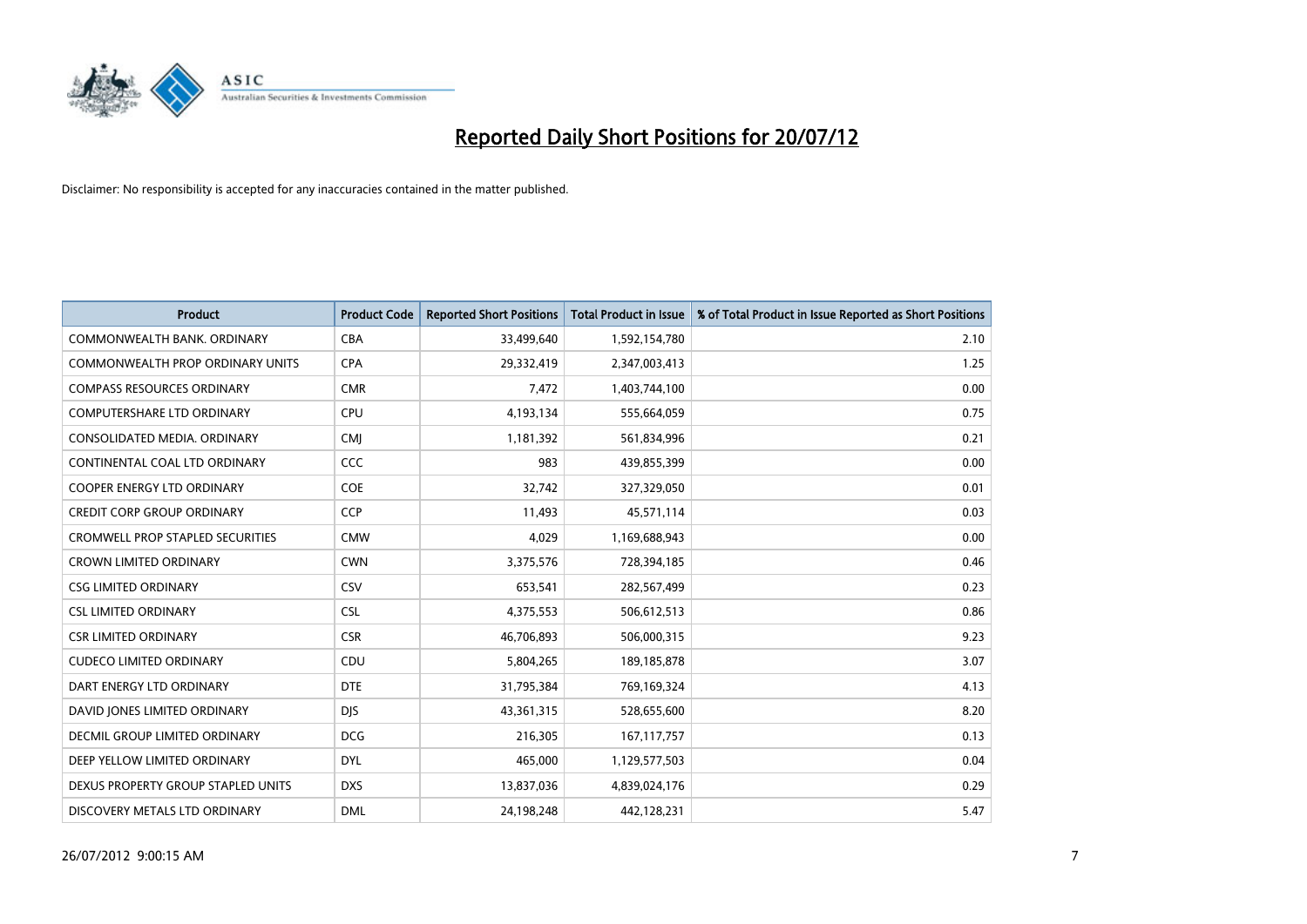

| <b>Product</b>                       | <b>Product Code</b> | <b>Reported Short Positions</b> | <b>Total Product in Issue</b> | % of Total Product in Issue Reported as Short Positions |
|--------------------------------------|---------------------|---------------------------------|-------------------------------|---------------------------------------------------------|
| DOMINO PIZZA ENTERPR ORDINARY        | <b>DMP</b>          | 272,007                         | 69,899,674                    | 0.39                                                    |
| DORAY MINERALS LTD ORDINARY          | <b>DRM</b>          | 8,282                           | 81,626,525                    | 0.01                                                    |
| DOWNER EDI LIMITED ORDINARY          | <b>DOW</b>          | 7,838,095                       | 429,100,296                   | 1.83                                                    |
| DRILLSEARCH ENERGY ORDINARY          | <b>DLS</b>          | 9,061,335                       | 337,449,196                   | 2.69                                                    |
| DUET GROUP STAPLED US PROHIBIT.      | <b>DUE</b>          | 4,166,876                       | 1,109,831,386                 | 0.38                                                    |
| <b>DULUXGROUP LIMITED ORDINARY</b>   | <b>DLX</b>          | 9,818,436                       | 368,984,902                   | 2.66                                                    |
| <b>DWS LTD ORDINARY</b>              | <b>DWS</b>          | 2,350                           | 132,362,763                   | 0.00                                                    |
| ECHO ENTERTAINMENT ORDINARY          | <b>EGP</b>          | 25,129,302                      | 825,672,730                   | 3.04                                                    |
| <b>ELDERS LIMITED ORDINARY</b>       | <b>ELD</b>          | 17,364,276                      | 448,598,480                   | 3.87                                                    |
| ELDORADO GOLD CORP CDI 1:1           | EAU                 | 19,323                          | 7,028,874                     | 0.27                                                    |
| ELEMENTAL MINERALS ORDINARY          | <b>ELM</b>          | 333,590                         | 243,614,280                   | 0.14                                                    |
| ELEMENTOS LIMITED ORDINARY           | <b>ELT</b>          | 16                              | 82,383,526                    | 0.00                                                    |
| <b>EMECO HOLDINGS ORDINARY</b>       | <b>EHL</b>          | 7,216,339                       | 631,237,586                   | 1.14                                                    |
| <b>ENDEAVOUR MIN CORP CDI 1:1</b>    | <b>EVR</b>          | 9,583                           | 117,438,458                   | 0.01                                                    |
| <b>ENERGY RESOURCES ORDINARY 'A'</b> | <b>ERA</b>          | 10,594,896                      | 517,725,062                   | 2.05                                                    |
| ENERGY WORLD CORPOR. ORDINARY        | <b>EWC</b>          | 17,719,935                      | 1,734,166,672                 | 1.02                                                    |
| ENVESTRA LIMITED ORDINARY            | <b>ENV</b>          | 17,636,097                      | 1,572,392,111                 | 1.12                                                    |
| EQUATORIAL RES LTD ORDINARY          | EQX                 | 98,751                          | 117,235,353                   | 0.08                                                    |
| EUREKA ENERGY LTD ORDINARY           | <b>EKA</b>          | 386,000                         | 237,764,050                   | 0.16                                                    |
| EVOLUTION MINING LTD ORDINARY        | <b>EVN</b>          | 1,994,628                       | 707,105,713                   | 0.28                                                    |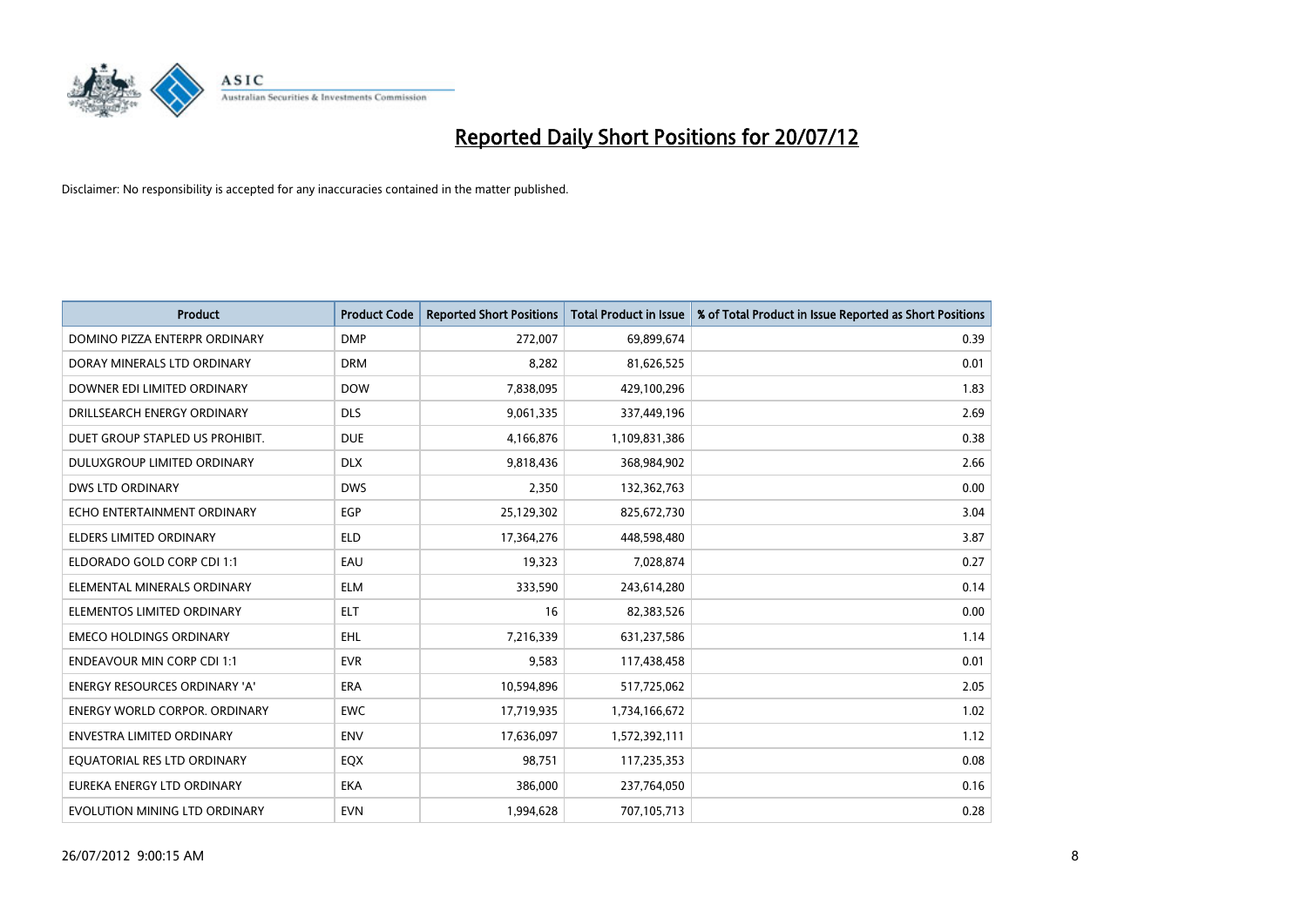

| <b>Product</b>                        | <b>Product Code</b> | <b>Reported Short Positions</b> | <b>Total Product in Issue</b> | % of Total Product in Issue Reported as Short Positions |
|---------------------------------------|---------------------|---------------------------------|-------------------------------|---------------------------------------------------------|
| <b>EXCO RESOURCES LTD ORDINARY</b>    | EXS                 | 60                              | 356,044,187                   | 0.00                                                    |
| FAIRFAX MEDIA LTD ORDINARY            | <b>FXI</b>          | 294,597,056                     | 2,351,955,725                 | 12.53                                                   |
| <b>FAR LTD ORDINARY</b>               | <b>FAR</b>          | 21,502,480                      | 2,499,846,742                 | 0.86                                                    |
| FKP PROPERTY GROUP STAPLED SECURITIES | <b>FKP</b>          | 38,406,707                      | 1,212,083,417                 | 3.17                                                    |
| FLEETWOOD CORP ORDINARY               | <b>FWD</b>          | 246,032                         | 59,217,993                    | 0.42                                                    |
| FLETCHER BUILDING ORDINARY            | <b>FBU</b>          | 10,570,792                      | 682,866,936                   | 1.55                                                    |
| <b>FLEXIGROUP LIMITED ORDINARY</b>    | <b>FXL</b>          | 14,613                          | 282,113,791                   | 0.01                                                    |
| FLIGHT CENTRE ORDINARY                | <b>FLT</b>          | 12,901,307                      | 100,047,288                   | 12.90                                                   |
| FLINDERS MINES LTD ORDINARY           | <b>FMS</b>          | 1,272,905                       | 1,821,300,404                 | 0.07                                                    |
| <b>FOCUS MINERALS LTD ORDINARY</b>    | <b>FML</b>          | 726,267                         | 4,320,773,701                 | 0.02                                                    |
| FORGE GROUP LIMITED ORDINARY          | FGE                 | 369,906                         | 86,169,014                    | 0.43                                                    |
| <b>FORTESCUE METALS GRP ORDINARY</b>  | <b>FMG</b>          | 179,555,543                     | 3,113,798,659                 | 5.77                                                    |
| <b>G.U.D. HOLDINGS ORDINARY</b>       | GUD                 | 1,048,257                       | 70,803,455                    | 1.48                                                    |
| <b>GALAXY RESOURCES ORDINARY</b>      | <b>GXY</b>          | 5,594,821                       | 506,359,381                   | 1.10                                                    |
| <b>GENETIC TECHNOLOGIES ORDINARY</b>  | <b>GTG</b>          | 420,000                         | 464,771,819                   | 0.09                                                    |
| <b>GEODYNAMICS LIMITED ORDINARY</b>   | GDY                 | 850                             | 406,452,608                   | 0.00                                                    |
| <b>GINDALBIE METALS LTD ORDINARY</b>  | <b>GBG</b>          | 49,122,431                      | 1,247,487,454                 | 3.94                                                    |
| <b>GLOBAL CONSTRUCTION ORDINARY</b>   | GCS                 | 743                             | 116,464,741                   | 0.00                                                    |
| <b>GOLD ROAD RES LTD ORDINARY</b>     | GOR                 | 21,104                          | 389,975,665                   | 0.01                                                    |
| <b>GOODMAN FIELDER. ORDINARY</b>      | <b>GFF</b>          | 39,871,749                      | 1,955,559,207                 | 2.04                                                    |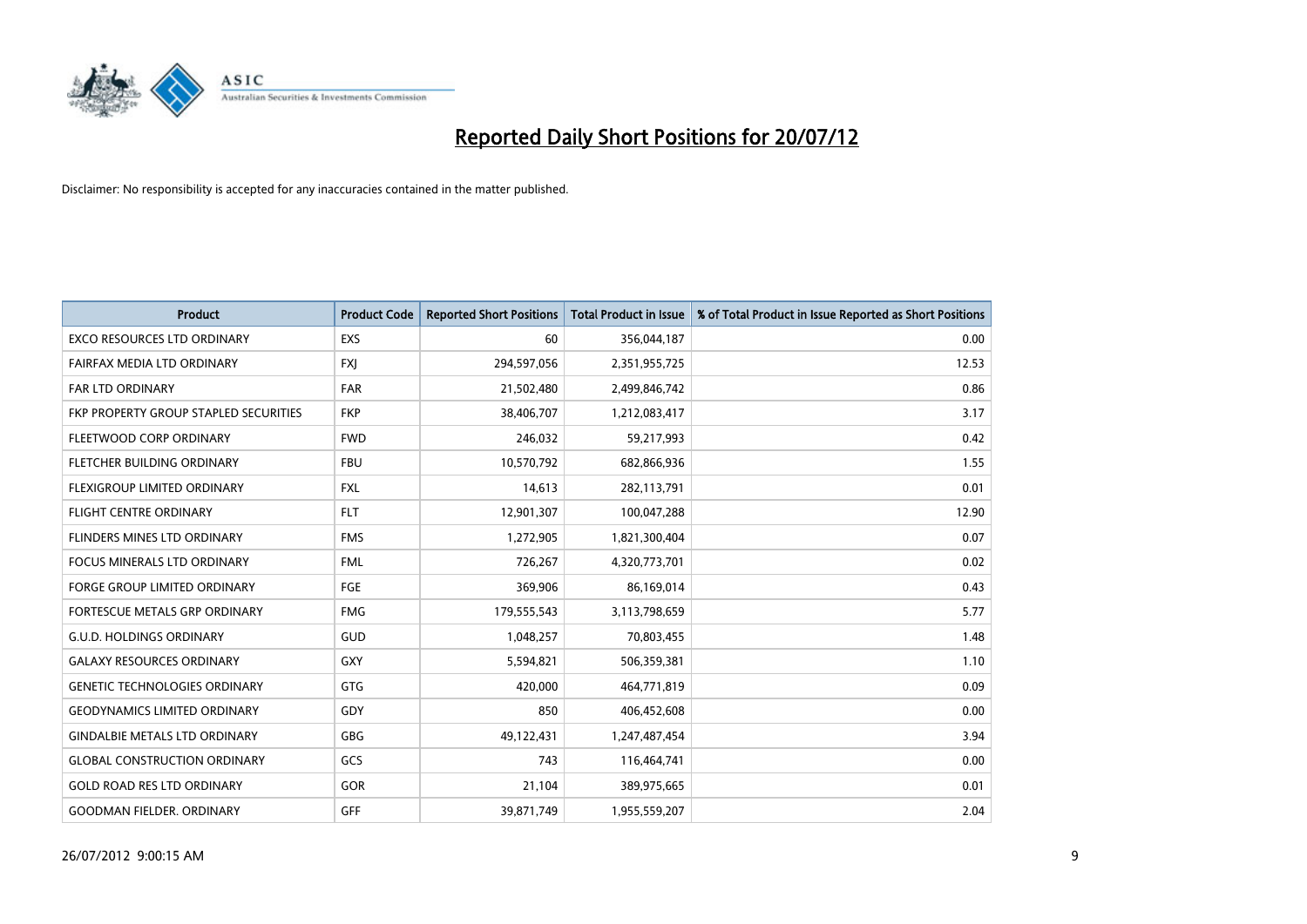

| <b>Product</b>                            | <b>Product Code</b> | <b>Reported Short Positions</b> | <b>Total Product in Issue</b> | % of Total Product in Issue Reported as Short Positions |
|-------------------------------------------|---------------------|---------------------------------|-------------------------------|---------------------------------------------------------|
| <b>GOODMAN GROUP STAPLED US PROHIBIT.</b> | <b>GMG</b>          | 15,214,629                      | 1,605,107,475                 | 0.95                                                    |
| <b>GPT GROUP STAPLED SEC.</b>             | <b>GPT</b>          | 5,995,746                       | 1,766,785,075                 | 0.34                                                    |
| <b>GRAINCORP LIMITED A CLASS ORDINARY</b> | <b>GNC</b>          | 1,382,432                       | 198,318,900                   | 0.70                                                    |
| <b>GRANGE RESOURCES, ORDINARY</b>         | <b>GRR</b>          | 2,191,902                       | 1,155,487,102                 | 0.19                                                    |
| <b>GREENLAND MIN EN LTD ORDINARY</b>      | GGG                 | 3,690,288                       | 416,390,488                   | 0.89                                                    |
| <b>GRYPHON MINERALS LTD ORDINARY</b>      | GRY                 | 16,206,228                      | 348,264,983                   | 4.65                                                    |
| <b>GUILDFORD COAL LTD ORDINARY</b>        | <b>GUF</b>          | 3,161,246                       | 276,867,530                   | 1.14                                                    |
| <b>GUIARAT NRE COAL LTD ORDINARY</b>      | <b>GNM</b>          | 663,500                         | 993,137,858                   | 0.07                                                    |
| <b>GUNNS LIMITED ORDINARY</b>             | <b>GNS</b>          | 75,429,555                      | 848,401,559                   | 8.89                                                    |
| <b>GWA GROUP LTD ORDINARY</b>             | <b>GWA</b>          | 17,320,898                      | 302,005,514                   | 5.74                                                    |
| HARVEY NORMAN ORDINARY                    | <b>HVN</b>          | 102,589,915                     | 1,062,316,784                 | 9.66                                                    |
| HASTIE GROUP LIMITED ORDINARY             | <b>HST</b>          | 210,891                         | 137,353,504                   | 0.15                                                    |
| HASTINGS DIVERSIFIED STAPLED SECURITY     | <b>HDF</b>          | 838,945                         | 530,001,072                   | 0.16                                                    |
| <b>HENDERSON GROUP CDI 1:1</b>            | <b>HGG</b>          | 6,085,074                       | 707,807,610                   | 0.86                                                    |
| HFA HOLDINGS LIMITED ORDINARY             | <b>HFA</b>          | 3,809                           | 117,332,831                   | 0.00                                                    |
| HIGHLANDS PACIFIC ORDINARY                | <b>HIG</b>          | 35,840                          | 789,132,854                   | 0.00                                                    |
| HILLGROVE RES LTD ORDINARY                | <b>HGO</b>          | 7,620,343                       | 912,753,361                   | 0.83                                                    |
| <b>HILLS HOLDINGS LTD ORDINARY</b>        | <b>HIL</b>          | 2,951,312                       | 246,500,444                   | 1.20                                                    |
| HORIZON OIL LIMITED ORDINARY              | <b>HZN</b>          | 29,654,671                      | 1,130,811,515                 | 2.62                                                    |
| <b>ICON ENERGY LIMITED ORDINARY</b>       | <b>ICN</b>          | 76,072                          | 469,301,394                   | 0.02                                                    |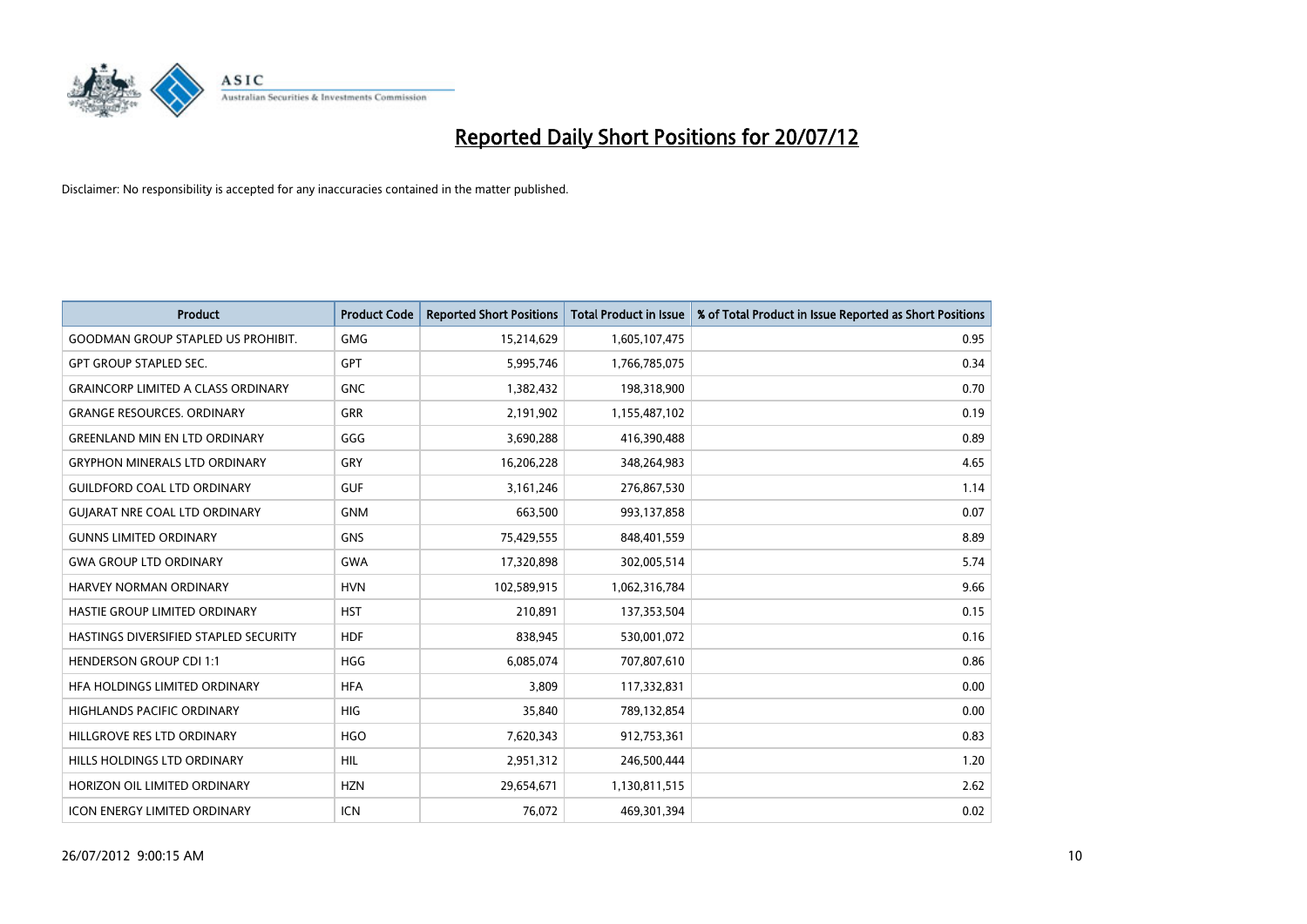

| <b>Product</b>                                | <b>Product Code</b> | <b>Reported Short Positions</b> | <b>Total Product in Issue</b> | % of Total Product in Issue Reported as Short Positions |
|-----------------------------------------------|---------------------|---------------------------------|-------------------------------|---------------------------------------------------------|
| <b>IINET LIMITED ORDINARY</b>                 | <b>IIN</b>          | 67,917                          | 160,968,847                   | 0.04                                                    |
| ILUKA RESOURCES ORDINARY                      | ILU                 | 34,210,016                      | 418,700,517                   | 8.17                                                    |
| <b>IMDEX LIMITED ORDINARY</b>                 | <b>IMD</b>          | 500,070                         | 208,235,426                   | 0.24                                                    |
| IMF (AUSTRALIA) LTD ORDINARY                  | <b>IMF</b>          | 13,329                          | 123,828,193                   | 0.01                                                    |
| <b>INCITEC PIVOT ORDINARY</b>                 | IPL                 | 2,905,587                       | 1,628,730,107                 | 0.18                                                    |
| <b>INDEPENDENCE GROUP ORDINARY</b>            | <b>IGO</b>          | 11,762,828                      | 232,882,535                   | 5.05                                                    |
| <b>INDOPHIL RESOURCES ORDINARY</b>            | <b>IRN</b>          | 929,451                         | 1,203,146,194                 | 0.08                                                    |
| <b>INDUSTREA LIMITED ORDINARY</b>             | IDL                 | 475,446                         | 370,268,218                   | 0.13                                                    |
| INFIGEN ENERGY STAPLED SECURITIES             | <b>IFN</b>          | 5,084,814                       | 762,265,972                   | 0.67                                                    |
| <b>INSURANCE AUSTRALIA ORDINARY</b>           | <b>IAG</b>          | 7,675,690                       | 2,079,034,021                 | 0.37                                                    |
| INTEGRA MINING LTD. ORDINARY                  | <b>IGR</b>          | 16,360,700                      | 846,343,881                   | 1.93                                                    |
| <b>INTREPID MINES ORDINARY</b>                | <b>IAU</b>          | 10,588,725                      | 525,920,331                   | 2.01                                                    |
| <b>INVESTA OFFICE FUND STAPLED SECURITIES</b> | <b>IOF</b>          | 2,805,238                       | 614,047,458                   | 0.46                                                    |
| <b>INVOCARE LIMITED ORDINARY</b>              | <b>IVC</b>          | 3,706,400                       | 110,030,298                   | 3.37                                                    |
| ION LIMITED ORDINARY                          | <b>ION</b>          | 164,453                         | 256,365,105                   | 0.06                                                    |
| <b>IOOF HOLDINGS LTD ORDINARY</b>             | IFL.                | 1,545,558                       | 229,794,395                   | 0.67                                                    |
| <b>IPROPERTY GROUP LTD ORDINARY</b>           | <b>IPP</b>          | 400,000                         | 179,879,862                   | 0.22                                                    |
| <b>IRESS LIMITED ORDINARY</b>                 | <b>IRE</b>          | 3,643,183                       | 128,428,871                   | 2.84                                                    |
| <b>IRON ORE HOLDINGS ORDINARY</b>             | <b>IOH</b>          | 47,844                          | 161,330,094                   | 0.03                                                    |
| ISHARES MSCI AUS 200 ISHARES MSCI AUS 200     | <b>IOZ</b>          | 73.069                          | 5,253,191                     | 1.39                                                    |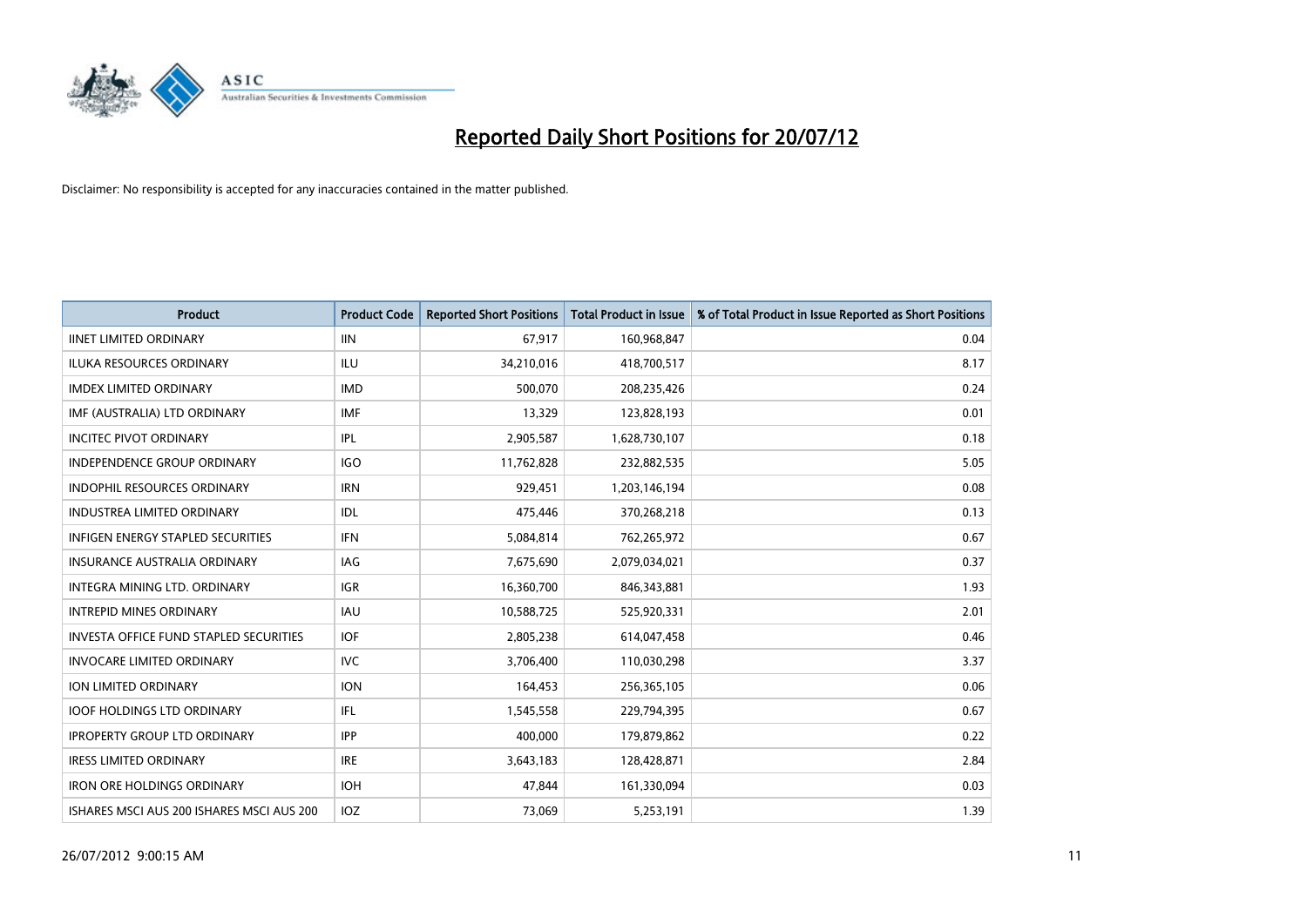

| <b>Product</b>                                  | <b>Product Code</b> | <b>Reported Short Positions</b> | <b>Total Product in Issue</b> | % of Total Product in Issue Reported as Short Positions |
|-------------------------------------------------|---------------------|---------------------------------|-------------------------------|---------------------------------------------------------|
| <b>ISHARES S&amp;P EU 350 CDI 1:1</b>           | IEU                 | 14,162                          | 50,800,000                    | 0.03                                                    |
| ISHARES S&P HIGH DIV ISHARES S&P HIGH DIV       | <b>IHD</b>          | 8,551                           | 4,303,291                     | 0.20                                                    |
| <b>IVANHOE AUSTRALIA ORDINARY</b>               | <b>IVA</b>          | 4,329,451                       | 554,180,495                   | 0.78                                                    |
| <b>JAMES HARDIE INDUST CHESS DEPOSITARY INT</b> | <b>IHX</b>          | 10,963,615                      | 437,938,350                   | 2.50                                                    |
| <b>IB HI-FI LIMITED ORDINARY</b>                | <b>IBH</b>          | 20,688,264                      | 98,850,643                    | 20.93                                                   |
| <b>JUPITER MINES ORDINARY</b>                   | <b>IMS</b>          | 158                             | 1,806,834,044                 | 0.00                                                    |
| KAGARA LTD ORDINARY                             | <b>KZL</b>          | 3,516,325                       | 798,953,117                   | 0.44                                                    |
| KANGAROO RES LTD ORDINARY                       | <b>KRL</b>          | 69,361                          | 3,434,430,012                 | 0.00                                                    |
| KAROON GAS AUSTRALIA ORDINARY                   | <b>KAR</b>          | 862,533                         | 221,420,769                   | 0.39                                                    |
| KATHMANDU HOLD LTD ORDINARY                     | <b>KMD</b>          | 2,506,780                       | 200,000,000                   | 1.25                                                    |
| <b>KBL MINING LIMITED ORDINARY</b>              | <b>KBL</b>          | 1,820                           | 283,921,456                   | 0.00                                                    |
| <b>KENTOR GOLD LIMITED ORDINARY</b>             | KGL                 | 290                             | 106,209,874                   | 0.00                                                    |
| <b>KEYBRIDGE CAPITAL ORDINARY</b>               | <b>KBC</b>          |                                 | 172,070,564                   | 0.00                                                    |
| KINGSGATE CONSOLID. ORDINARY                    | <b>KCN</b>          | 5,867,512                       | 151,263,789                   | 3.88                                                    |
| KINGSROSE MINING LTD ORDINARY                   | <b>KRM</b>          | 105,831                         | 289,210,845                   | 0.04                                                    |
| LEIGHTON HOLDINGS ORDINARY                      | LEI                 | 11,297,690                      | 337,087,596                   | 3.35                                                    |
| LEND LEASE GROUP UNIT/ORD STAPLED               | LLC                 | 6,339,258                       | 572,789,827                   | 1.11                                                    |
| LINC ENERGY LTD ORDINARY                        | <b>LNC</b>          | 40,432,729                      | 504,487,631                   | 8.01                                                    |
| LIOUEFIED NATURAL ORDINARY                      | <b>LNG</b>          | 272,800                         | 267,699,015                   | 0.10                                                    |
| LYNAS CORPORATION ORDINARY                      | <b>LYC</b>          | 185,732,550                     | 1,715,029,131                 | 10.83                                                   |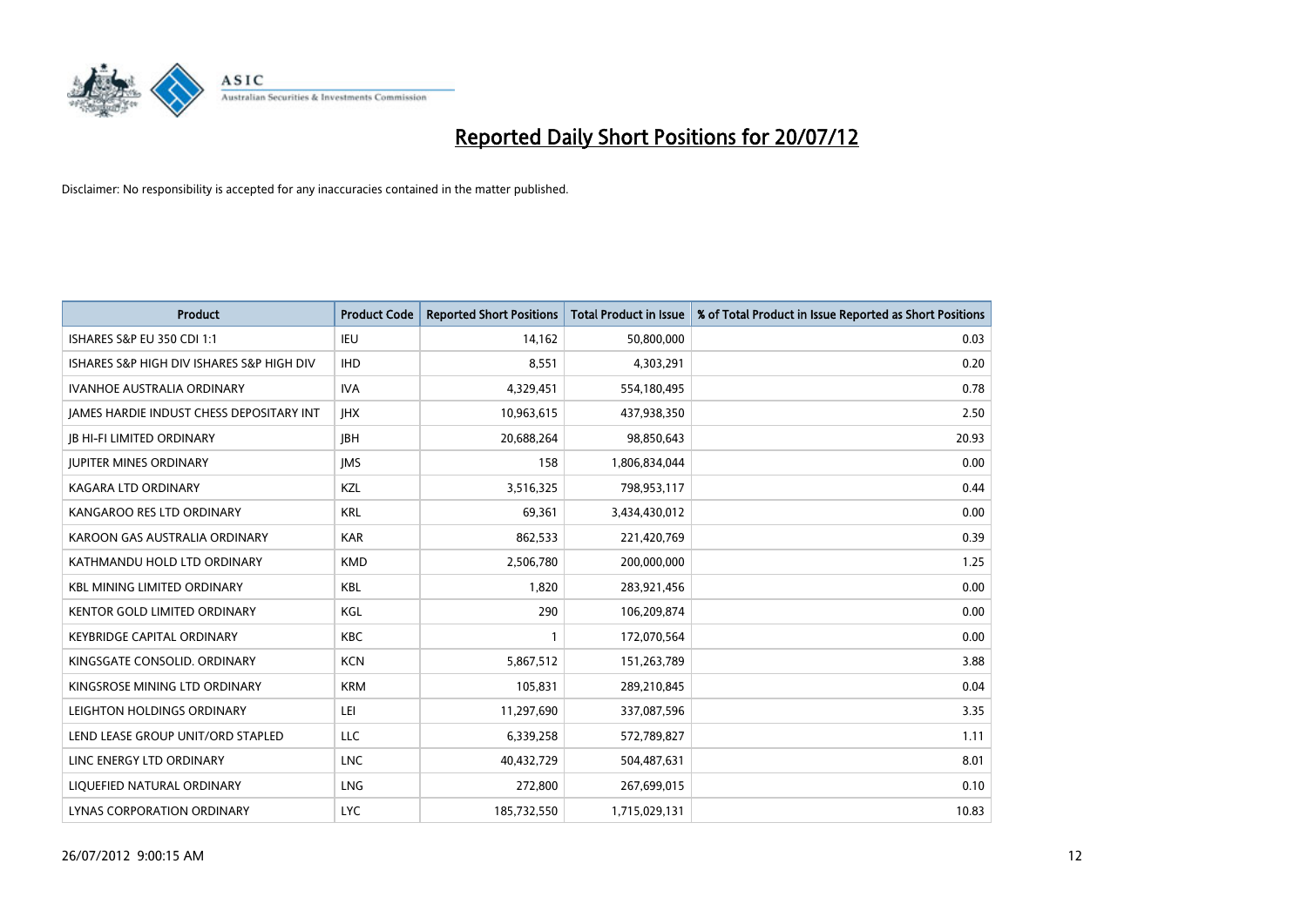

| <b>Product</b>                        | <b>Product Code</b> | <b>Reported Short Positions</b> | <b>Total Product in Issue</b> | % of Total Product in Issue Reported as Short Positions |
|---------------------------------------|---------------------|---------------------------------|-------------------------------|---------------------------------------------------------|
| M2 TELECOMMUNICATION ORDINARY         | <b>MTU</b>          | 1,537,657                       | 156,571,954                   | 0.98                                                    |
| MACA LIMITED ORDINARY                 | <b>MLD</b>          | 503                             | 150,000,000                   | 0.00                                                    |
| <b>MACMAHON HOLDINGS ORDINARY</b>     | <b>MAH</b>          | 4,905,525                       | 738,631,705                   | 0.66                                                    |
| MACQ ATLAS ROADS GRP ORDINARY STAPLED | <b>MQA</b>          | 5,918,239                       | 478,531,436                   | 1.24                                                    |
| MACQUARIE GROUP LTD ORDINARY          | <b>MOG</b>          | 7,692,510                       | 345,780,079                   | 2.22                                                    |
| MARENGO MINING ORDINARY               | <b>MGO</b>          | 39,850                          | 1,137,078,446                 | 0.00                                                    |
| <b>MATRIX C &amp; E LTD ORDINARY</b>  | <b>MCE</b>          | 886,034                         | 94,555,428                    | 0.94                                                    |
| MAVERICK DRILLING ORDINARY            | <b>MAD</b>          | 1,501,991                       | 267,594,286                   | 0.56                                                    |
| MCMILLAN SHAKESPEARE ORDINARY         | <b>MMS</b>          | 61,064                          | 74,523,965                    | 0.08                                                    |
| MEDUSA MINING LTD ORDINARY            | <b>MML</b>          | 1,910,061                       | 188,903,911                   | 1.01                                                    |
| MEO AUSTRALIA LTD ORDINARY            | <b>MEO</b>          | 3,739,872                       | 539,913,260                   | 0.69                                                    |
| <b>MERMAID MARINE ORDINARY</b>        | <b>MRM</b>          | 1,045,555                       | 219,453,350                   | 0.48                                                    |
| MESOBLAST LIMITED ORDINARY            | <b>MSB</b>          | 18,380,492                      | 284,478,361                   | 6.46                                                    |
| METALS X LIMITED ORDINARY             | <b>MLX</b>          | 2,401,873                       | 1,316,663,257                 | 0.18                                                    |
| METCASH LIMITED ORDINARY              | <b>MTS</b>          | 35,661,765                      | 864,203,007                   | 4.13                                                    |
| METGASCO LIMITED ORDINARY             | <b>MEL</b>          | 261,017                         | 337,414,140                   | 0.08                                                    |
| METMINCO LIMITED ORDINARY             | <b>MNC</b>          | 1,216,237                       | 1,749,541,573                 | 0.07                                                    |
| MICLYN EXP OFFSHR ORDINARY            | <b>MIO</b>          | 131,049                         | 278,515,705                   | 0.05                                                    |
| MILTON CORPORATION ORDINARY           | <b>MLT</b>          | 12,800                          | 121,625,655                   | 0.01                                                    |
| MINCOR RESOURCES NL ORDINARY          | <b>MCR</b>          | 1,598,935                       | 188,708,274                   | 0.85                                                    |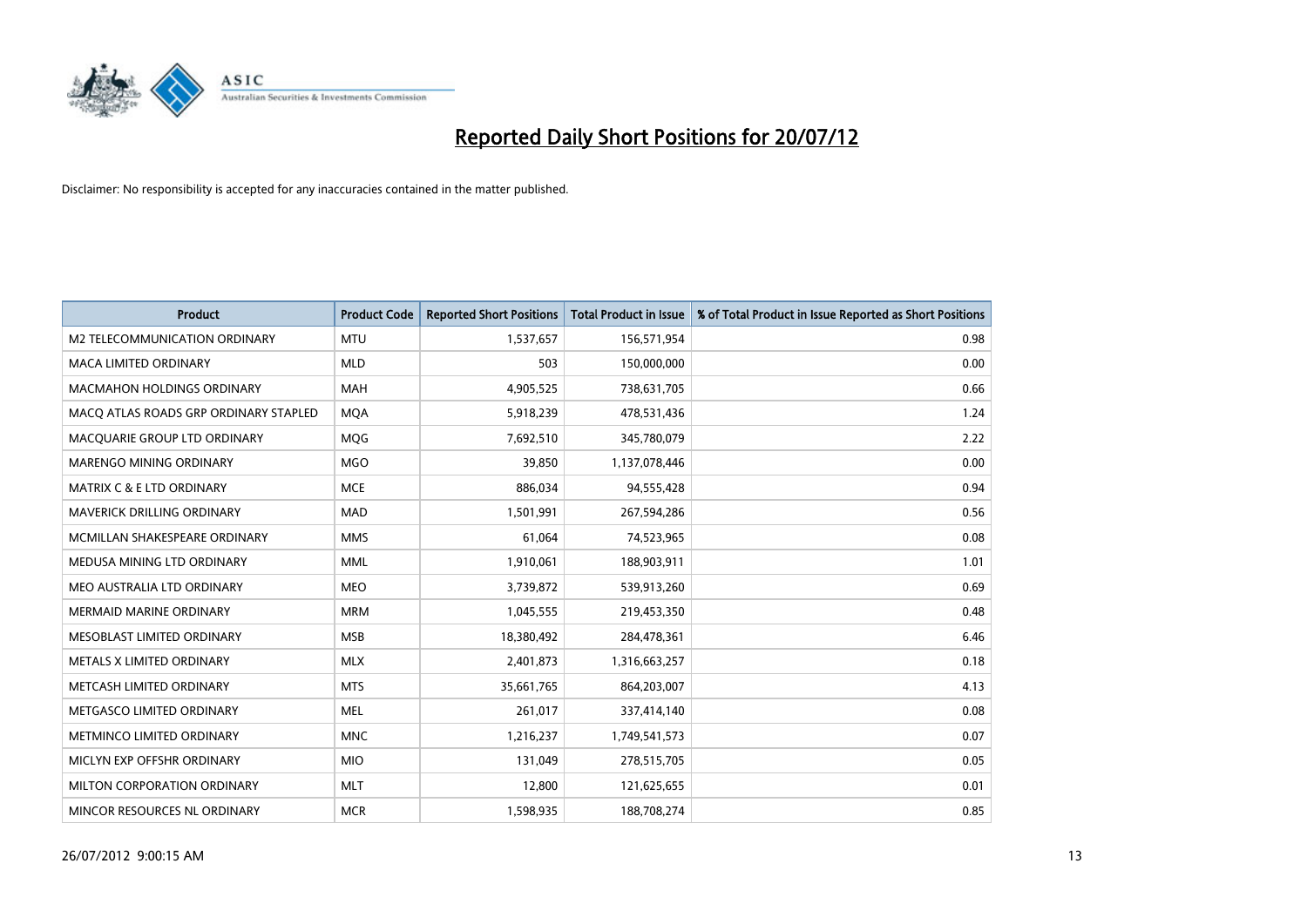

| <b>Product</b>                       | <b>Product Code</b> | <b>Reported Short Positions</b> | <b>Total Product in Issue</b> | % of Total Product in Issue Reported as Short Positions |
|--------------------------------------|---------------------|---------------------------------|-------------------------------|---------------------------------------------------------|
| MINERAL DEPOSITS ORDINARY            | <b>MDL</b>          | 259,301                         | 83,538,786                    | 0.31                                                    |
| MINERAL RESOURCES, ORDINARY          | <b>MIN</b>          | 2,713,171                       | 184,856,018                   | 1.47                                                    |
| MIRABELA NICKEL LTD ORDINARY         | <b>MBN</b>          | 13,296,314                      | 876,571,645                   | 1.52                                                    |
| MIRVAC GROUP STAPLED SECURITIES      | <b>MGR</b>          | 6,998,811                       | 3,422,151,869                 | 0.20                                                    |
| MOLOPO ENERGY LTD ORDINARY           | <b>MPO</b>          | 1,160,930                       | 245,736,399                   | 0.47                                                    |
| MOLY MINES LIMITED ORDINARY          | <b>MOL</b>          | 18,312                          | 384,893,989                   | 0.00                                                    |
| MONADELPHOUS GROUP ORDINARY          | <b>MND</b>          | 2,658,250                       | 88,674,327                    | 3.00                                                    |
| MORTGAGE CHOICE LTD ORDINARY         | <b>MOC</b>          | 2,230,632                       | 120,319,572                   | 1.85                                                    |
| <b>MOUNT GIBSON IRON ORDINARY</b>    | <b>MGX</b>          | 9,275,853                       | 1,085,728,430                 | 0.85                                                    |
| <b>MURCHISON METALS LTD ORDINARY</b> | <b>MMX</b>          | 4,858,059                       | 450,093,277                   | 1.08                                                    |
| <b>MYER HOLDINGS LTD ORDINARY</b>    | <b>MYR</b>          | 58,853,146                      | 583,384,551                   | 10.09                                                   |
| <b>MYSTATE LIMITED ORDINARY</b>      | <b>MYS</b>          | 11,142                          | 86,977,573                    | 0.01                                                    |
| NATIONAL AUST, BANK ORDINARY         | <b>NAB</b>          | 16,529,470                      | 2,239,884,428                 | 0.74                                                    |
| NAVITAS LIMITED ORDINARY             | <b>NVT</b>          | 10,278,552                      | 375,318,628                   | 2.74                                                    |
| NEON ENERGY LIMITED ORDINARY         | <b>NEN</b>          | 849.427                         | 439,189,518                   | 0.19                                                    |
| NEW HOPE CORPORATION ORDINARY        | <b>NHC</b>          | 2,718,665                       | 830,411,534                   | 0.33                                                    |
| NEW ZEALAND OIL& GAS ORDINARY        | <b>NZO</b>          | 20,000                          | 392,787,795                   | 0.01                                                    |
| NEWCREST MINING ORDINARY             | <b>NCM</b>          | 1,612,951                       | 765,000,000                   | 0.21                                                    |
| NEWS CORP A NON-VOTING CDI           | <b>NWSLV</b>        | 3,757,302                       | 1,579,614,865                 | 0.24                                                    |
| NEWS CORP B VOTING CDI               | <b>NWS</b>          | 760,193                         | 798,520,953                   | 0.10                                                    |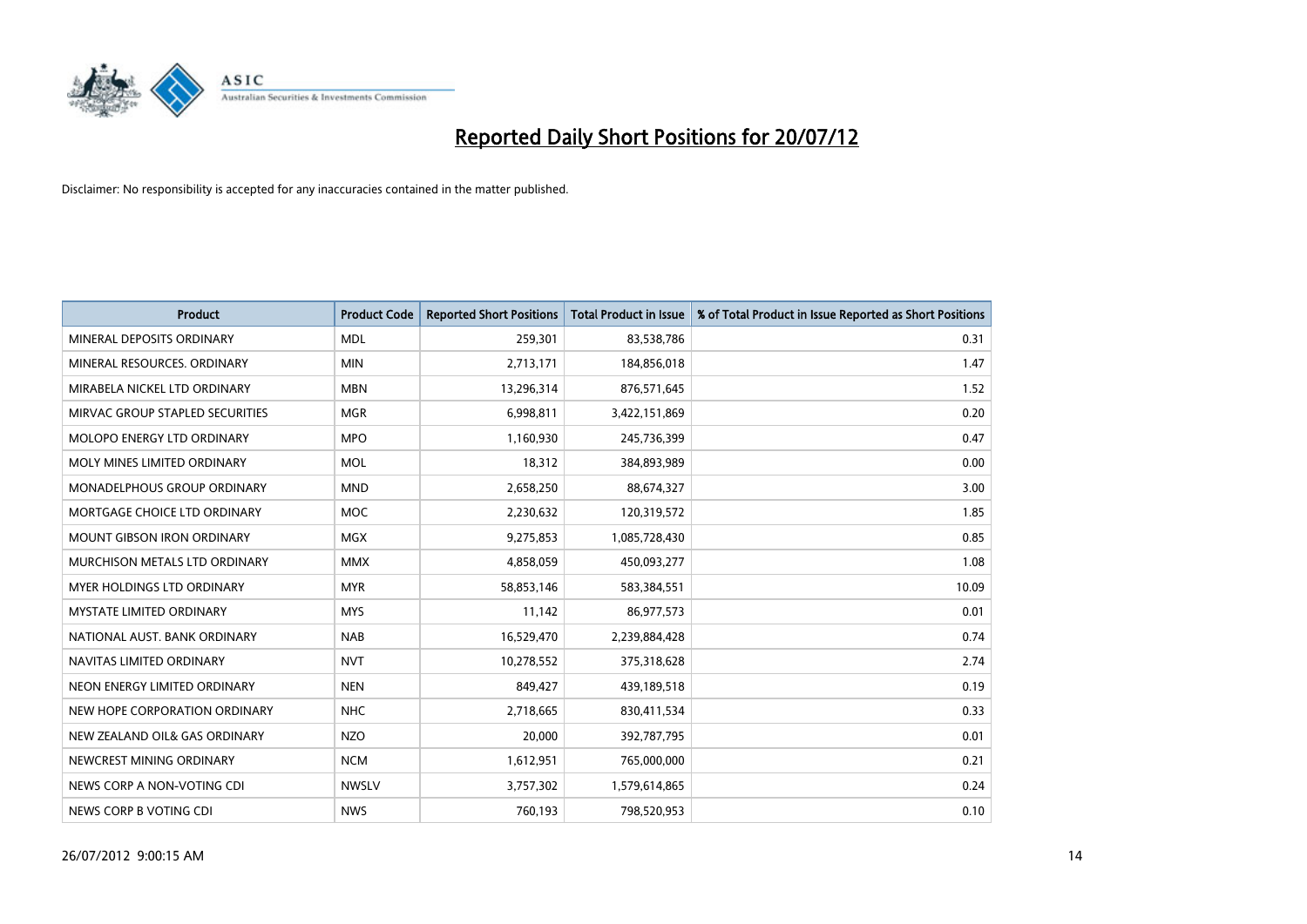

| <b>Product</b>                        | <b>Product Code</b> | <b>Reported Short Positions</b> | <b>Total Product in Issue</b> | % of Total Product in Issue Reported as Short Positions |
|---------------------------------------|---------------------|---------------------------------|-------------------------------|---------------------------------------------------------|
| NEWSAT LIMITED ORDINARY               | <b>NWT</b>          | 70.000                          | 233,052,157                   | 0.03                                                    |
| NEXTDC LIMITED ORDINARY               | <b>NXT</b>          | 1,788,481                       | 150,602,388                   | 1.19                                                    |
| NEXUS ENERGY LIMITED ORDINARY         | <b>NXS</b>          | 980,219                         | 1,329,821,159                 | 0.07                                                    |
| NIB HOLDINGS LIMITED ORDINARY         | <b>NHF</b>          | 18,172                          | 439,004,182                   | 0.00                                                    |
| NIDO PETROLEUM ORDINARY               | <b>NDO</b>          | 110,720                         | 1,390,829,818                 | 0.01                                                    |
| NOBLE MINERAL RES ORDINARY            | <b>NMG</b>          | 4,329,348                       | 610,147,952                   | 0.71                                                    |
| NORFOLK GROUP ORDINARY                | <b>NFK</b>          | 750                             | 158,890,730                   | 0.00                                                    |
| NORTHERN IRON LTD ORDINARY            | <b>NFE</b>          | 369,195                         | 369,980,113                   | 0.10                                                    |
| NORTHERN STAR ORDINARY                | <b>NST</b>          | 4,347,879                       | 408,788,032                   | 1.06                                                    |
| NORTON GOLD FIELDS ORDINARY           | <b>NGF</b>          | 1,500,000                       | 849,580,265                   | 0.18                                                    |
| NRW HOLDINGS LIMITED ORDINARY         | <b>NWH</b>          | 539,498                         | 278,888,011                   | 0.19                                                    |
| NUFARM LIMITED ORDINARY               | <b>NUF</b>          | 6,579,354                       | 262,142,247                   | 2.51                                                    |
| OAKTON LIMITED ORDINARY               | <b>OKN</b>          | 702,099                         | 91,721,874                    | 0.77                                                    |
| OCEANAGOLD CORP. CHESS DEPOSITARY INT | <b>OGC</b>          | 416,811                         | 262,982,710                   | 0.16                                                    |
| OIL SEARCH LTD ORDINARY               | OSH                 | 5,813,585                       | 1,331,356,047                 | 0.44                                                    |
| OM HOLDINGS LIMITED ORDINARY          | OMH                 | 5,830,031                       | 604,105,150                   | 0.97                                                    |
| ORICA LIMITED ORDINARY                | ORI                 | 3,007,123                       | 365,642,802                   | 0.82                                                    |
| ORIGIN ENERGY ORDINARY                | <b>ORG</b>          | 6,443,362                       | 1,089,593,153                 | 0.59                                                    |
| OROCOBRE LIMITED ORDINARY             | <b>ORE</b>          | 148,156                         | 103,195,029                   | 0.14                                                    |
| OROTONGROUP LIMITED ORDINARY          | <b>ORL</b>          | 211,319                         | 40,880,902                    | 0.52                                                    |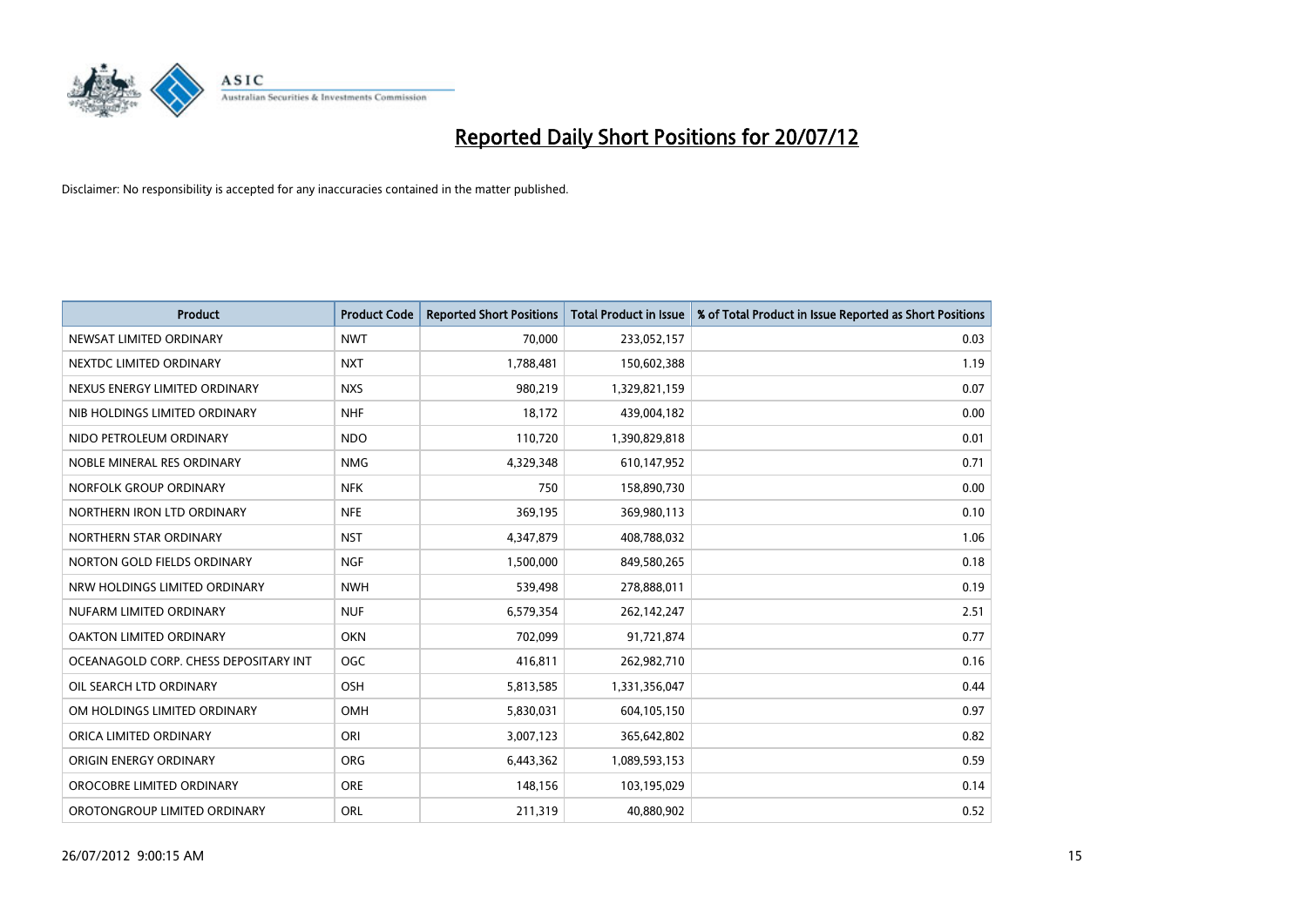

| <b>Product</b>               | <b>Product Code</b> | <b>Reported Short Positions</b> | <b>Total Product in Issue</b> | % of Total Product in Issue Reported as Short Positions |
|------------------------------|---------------------|---------------------------------|-------------------------------|---------------------------------------------------------|
| OZ MINERALS ORDINARY         | OZL                 | 7,070,050                       | 303,959,847                   | 2.33                                                    |
| PACIFIC BRANDS ORDINARY      | <b>PBG</b>          | 6,881,203                       | 912,915,695                   | 0.75                                                    |
| PALADIN ENERGY LTD ORDINARY  | <b>PDN</b>          | 78,113,711                      | 835,645,290                   | 9.35                                                    |
| PANAUST LIMITED ORDINARY     | <b>PNA</b>          | 1,859,918                       | 604,599,995                   | 0.31                                                    |
| PANORAMIC RESOURCES ORDINARY | PAN                 | 2,416,820                       | 238,714,560                   | 1.01                                                    |
| PAPERLINX LIMITED ORDINARY   | <b>PPX</b>          | 1,226,157                       | 609,280,761                   | 0.20                                                    |
| PAPILLON RES LTD ORDINARY    | <b>PIR</b>          | 694,864                         | 244,150,830                   | 0.28                                                    |
| PEET LIMITED ORDINARY        | <b>PPC</b>          | 948,350                         | 320,170,604                   | 0.30                                                    |
| PERILYA LIMITED ORDINARY     | PEM                 | 498,377                         | 769,316,426                   | 0.06                                                    |
| PERPETUAL LIMITED ORDINARY   | PPT                 | 2,068,646                       | 41,980,678                    | 4.93                                                    |
| PERSEUS MINING LTD ORDINARY  | PRU                 | 12,308,873                      | 457,962,088                   | 2.69                                                    |
| PHARMAXIS LTD ORDINARY       | <b>PXS</b>          | 3,691,223                       | 307,630,989                   | 1.20                                                    |
| PHOSPHAGENICS LTD. ORDINARY  | <b>POH</b>          | 51,644                          | 1,020,215,957                 | 0.01                                                    |
| PLATINUM ASSET ORDINARY      | <b>PTM</b>          | 11,156,396                      | 561,347,878                   | 1.99                                                    |
| PLATINUM AUSTRALIA ORDINARY  | PLA                 | 836,127                         | 504,968,043                   | 0.17                                                    |
| PMP LIMITED ORDINARY         | <b>PMP</b>          | 104,932                         | 323,781,124                   | 0.03                                                    |
| PREMIER INVESTMENTS ORDINARY | <b>PMV</b>          | 506,142                         | 155,260,478                   | 0.33                                                    |
| PRIMA BIOMED LTD ORDINARY    | <b>PRR</b>          | 4,411,137                       | 1,066,063,388                 | 0.41                                                    |
| PRIMARY HEALTH CARE ORDINARY | <b>PRY</b>          | 15,555,075                      | 501,717,314                   | 3.10                                                    |
| PRIMEAG AUSTRALIA ORDINARY   | PAG                 | 177,095                         | 266,394,444                   | 0.07                                                    |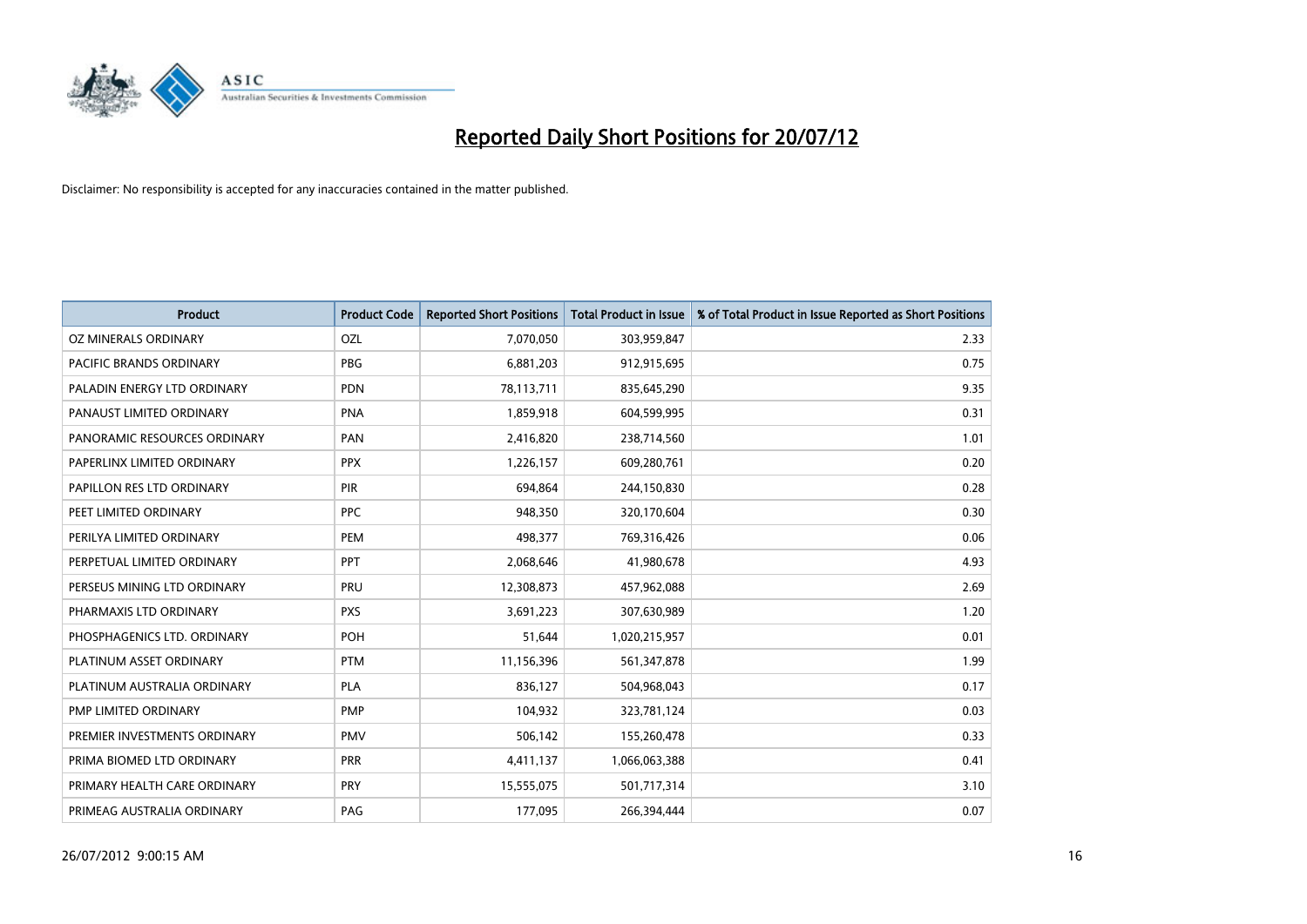

| <b>Product</b>                      | <b>Product Code</b> | <b>Reported Short Positions</b> | <b>Total Product in Issue</b> | % of Total Product in Issue Reported as Short Positions |
|-------------------------------------|---------------------|---------------------------------|-------------------------------|---------------------------------------------------------|
| PROGRAMMED ORDINARY                 | <b>PRG</b>          | 388,128                         | 118,175,280                   | 0.33                                                    |
| <b>QANTAS AIRWAYS ORDINARY</b>      | QAN                 | 13,311,126                      | 2,265,123,620                 | 0.59                                                    |
| OBE INSURANCE GROUP ORDINARY        | <b>OBE</b>          | 52,263,255                      | 1,181,682,557                 | 4.42                                                    |
| OR NATIONAL LIMITED ORDINARY        | <b>ORN</b>          | 13,342,204                      | 2,440,000,000                 | 0.55                                                    |
| ORXPHARMA LTD ORDINARY              | <b>QRX</b>          | 201,458                         | 144,577,206                   | 0.14                                                    |
| <b>OUBE LOGISTICS HLDG ORDINARY</b> | <b>QUB</b>          | 5,951,099                       | 921,407,185                   | 0.65                                                    |
| RAMELIUS RESOURCES ORDINARY         | <b>RMS</b>          | 1,375,305                       | 335,906,949                   | 0.41                                                    |
| RAMSAY HEALTH CARE ORDINARY         | <b>RHC</b>          | 2,207,450                       | 202,081,252                   | 1.09                                                    |
| RANGE RESOURCES LTD ORDINARY        | <b>RRS</b>          | 423,970                         | 2,118,880,660                 | 0.02                                                    |
| <b>RCR TOMLINSON ORDINARY</b>       | <b>RCR</b>          | 29,833                          | 131,444,875                   | 0.02                                                    |
| <b>REA GROUP ORDINARY</b>           | <b>REA</b>          | 395,206                         | 131,714,699                   | 0.30                                                    |
| <b>RECKON LIMITED ORDINARY</b>      | <b>RKN</b>          | 800,000                         | 129,488,015                   | 0.62                                                    |
| RED 5 LIMITED ORDINARY              | <b>RED</b>          | 100,207                         | 135,488,008                   | 0.07                                                    |
| <b>RED FORK ENERGY ORDINARY</b>     | <b>RFE</b>          | 1,020,639                       | 310,229,853                   | 0.33                                                    |
| REDBANK ENERGY LTD ORDINARY         | AEJ                 | 13                              | 786,287                       | 0.00                                                    |
| REGIS RESOURCES ORDINARY            | <b>RRL</b>          | 703,544                         | 453,028,047                   | 0.16                                                    |
| RESMED INC CDI 10:1                 | <b>RMD</b>          | 786,196                         | 1,556,242,300                 | 0.05                                                    |
| RESOLUTE MINING ORDINARY            | <b>RSG</b>          | 5,544,608                       | 634,428,623                   | 0.87                                                    |
| <b>RESOURCE GENERATION ORDINARY</b> | <b>RES</b>          | 173                             | 262,895,652                   | 0.00                                                    |
| RETAIL FOOD GROUP ORDINARY          | <b>RFG</b>          | 16,960                          | 108,519,282                   | 0.02                                                    |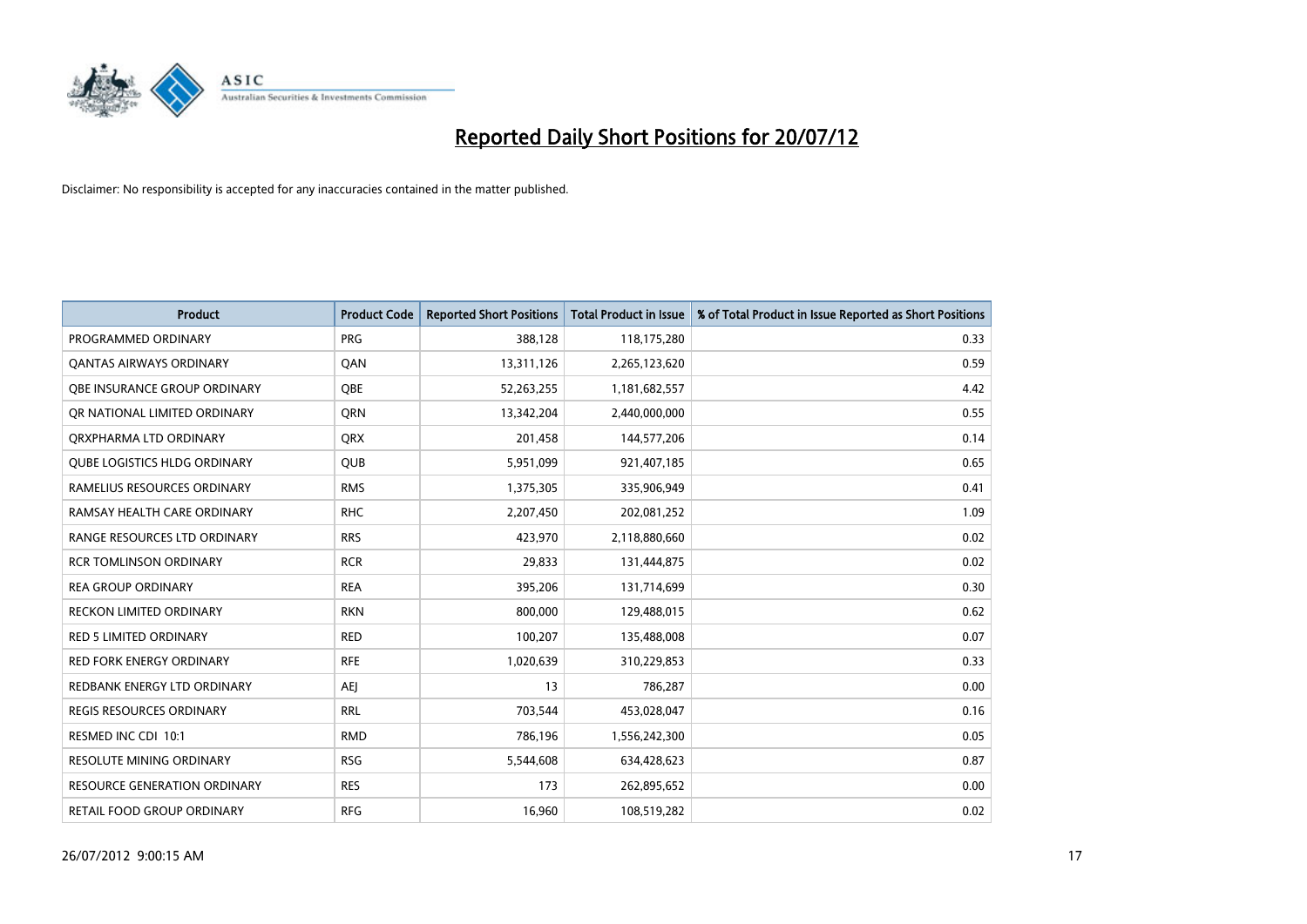

| <b>Product</b>                     | <b>Product Code</b> | <b>Reported Short Positions</b> | <b>Total Product in Issue</b> | % of Total Product in Issue Reported as Short Positions |
|------------------------------------|---------------------|---------------------------------|-------------------------------|---------------------------------------------------------|
| REVERSE CORP LIMITED ORDINARY      | <b>REF</b>          | 100                             | 92,382,175                    | 0.00                                                    |
| REX MINERALS LIMITED ORDINARY      | <b>RXM</b>          | 651,615                         | 188,907,284                   | 0.34                                                    |
| <b>RHG LIMITED ORDINARY</b>        | <b>RHG</b>          | 31,776                          | 308,483,177                   | 0.01                                                    |
| RIALTO ENERGY ORDINARY             | <b>RIA</b>          | 1,526,549                       | 671,347,392                   | 0.23                                                    |
| <b>RIDLEY CORPORATION ORDINARY</b> | <b>RIC</b>          | 6,365                           | 307,817,071                   | 0.00                                                    |
| RIO TINTO LIMITED ORDINARY         | <b>RIO</b>          | 19,050,097                      | 435,758,720                   | 4.37                                                    |
| ROBUST RESOURCES ORDINARY          | <b>ROL</b>          | 17,326                          | 87,994,097                    | 0.02                                                    |
| ROC OIL COMPANY ORDINARY           | <b>ROC</b>          | 1,681,673                       | 683,235,552                   | 0.25                                                    |
| <b>RURALCO HOLDINGS ORDINARY</b>   | <b>RHL</b>          | 12,000                          | 55,019,284                    | 0.02                                                    |
| SAI GLOBAL LIMITED ORDINARY        | SAI                 | 3,472,350                       | 204,354,836                   | 1.70                                                    |
| SALMAT LIMITED ORDINARY            | <b>SLM</b>          | 2,713,513                       | 159,802,174                   | 1.70                                                    |
| SAMSON OIL & GAS LTD ORDINARY      | SSN                 | 1,756,796                       | 1,774,437,190                 | 0.10                                                    |
| SANDFIRE RESOURCES ORDINARY        | <b>SFR</b>          | 4,646,514                       | 151,557,635                   | 3.07                                                    |
| <b>SANTOS LTD ORDINARY</b>         | <b>STO</b>          | 5,054,924                       | 952,966,503                   | 0.53                                                    |
| SARACEN MINERAL ORDINARY           | SAR                 | 2,389,493                       | 594,815,640                   | 0.40                                                    |
| SEDGMAN LIMITED ORDINARY           | <b>SDM</b>          | 12,383                          | 214,292,930                   | 0.01                                                    |
| SEEK LIMITED ORDINARY              | <b>SEK</b>          | 10,572,537                      | 337,101,307                   | 3.14                                                    |
| SENEX ENERGY LIMITED ORDINARY      | <b>SXY</b>          | 17,473,777                      | 1,136,205,731                 | 1.54                                                    |
| SERVCORP LIMITED ORDINARY          | SRV                 | 210                             | 98,440,807                    | 0.00                                                    |
| SERVICE STREAM ORDINARY            | <b>SSM</b>          | 400                             | 283,418,867                   | 0.00                                                    |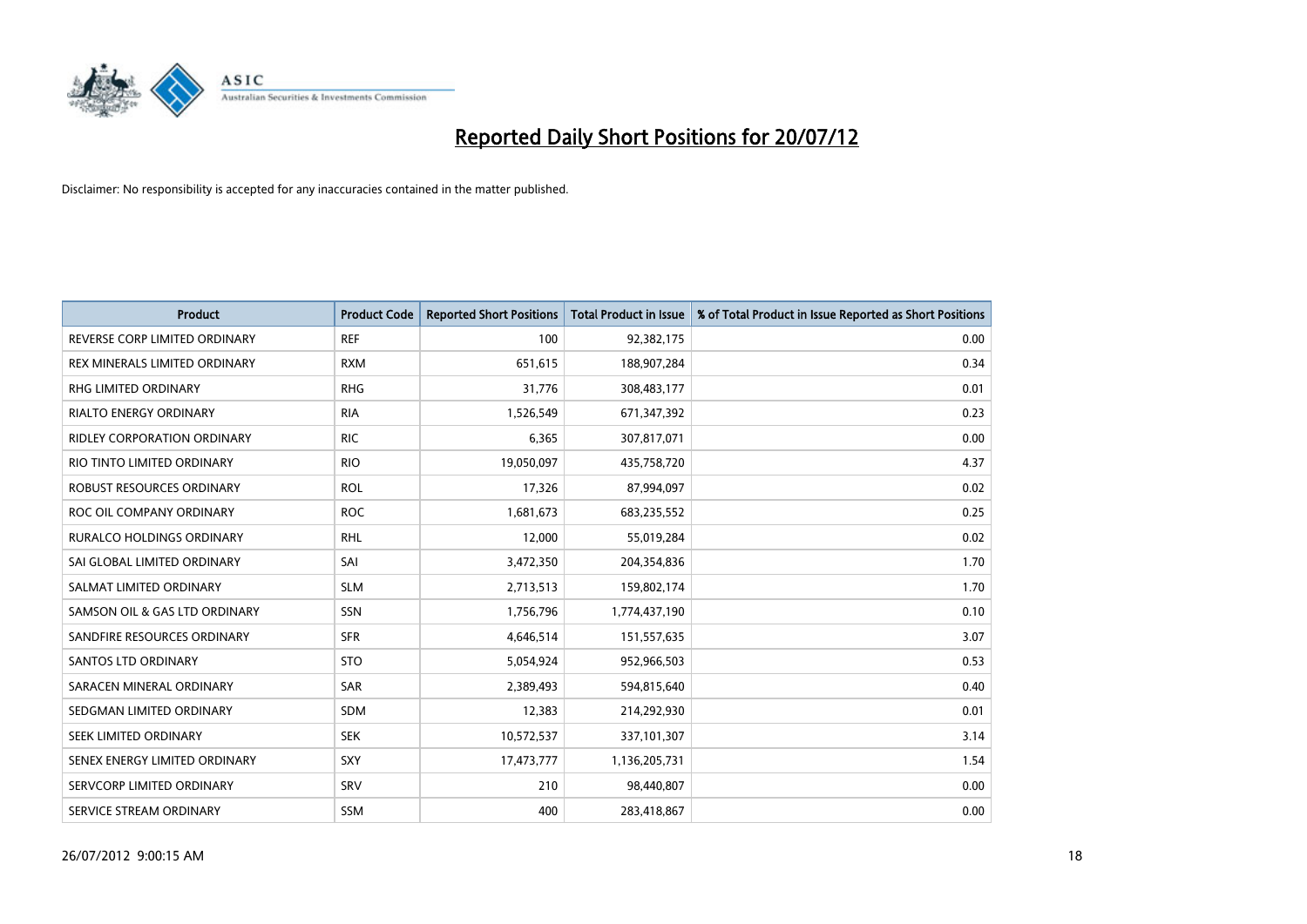

| <b>Product</b>                           | <b>Product Code</b> | <b>Reported Short Positions</b> | <b>Total Product in Issue</b> | % of Total Product in Issue Reported as Short Positions |
|------------------------------------------|---------------------|---------------------------------|-------------------------------|---------------------------------------------------------|
| SEVEN GROUP HOLDINGS ORDINARY            | <b>SVW</b>          | 953,352                         | 307,410,281                   | 0.31                                                    |
| SEVEN WEST MEDIA LTD ORDINARY            | <b>SWM</b>          | 30,299,403                      | 666,105,054                   | 4.55                                                    |
| SIGMA PHARMACEUTICAL ORDINARY            | <b>SIP</b>          | 5,074,054                       | 1,186,303,520                 | 0.43                                                    |
| SILEX SYSTEMS ORDINARY                   | <b>SLX</b>          | 585,236                         | 170,143,997                   | 0.34                                                    |
| SILVER LAKE RESOURCE ORDINARY            | <b>SLR</b>          | 884,840                         | 225,493,476                   | 0.39                                                    |
| SIMS METAL MGMT LTD ORDINARY             | SGM                 | 8,963,552                       | 204,830,045                   | 4.38                                                    |
| SINGAPORE TELECOMM. CHESS DEPOSITARY INT | <b>SGT</b>          | 9,159,539                       | 163,810,197                   | 5.59                                                    |
| SIRTEX MEDICAL ORDINARY                  | <b>SRX</b>          | 25,387                          | 55,768,136                    | 0.05                                                    |
| SKILLED GROUP LTD ORDINARY               | <b>SKE</b>          | 55,331                          | 233,487,276                   | 0.02                                                    |
| <b>SLATER &amp; GORDON ORDINARY</b>      | <b>SGH</b>          | 14,706                          | 168,600,731                   | 0.01                                                    |
| SMS MANAGEMENT. ORDINARY                 | <b>SMX</b>          | 886,066                         | 68,415,913                    | 1.30                                                    |
| SONIC HEALTHCARE ORDINARY                | <b>SHL</b>          | 5,878,757                       | 390,969,875                   | 1.50                                                    |
| SOUL PATTINSON (W.H) ORDINARY            | SOL                 | 27,001                          | 239,395,320                   | 0.01                                                    |
| SOUTH BOULDER MINES ORDINARY             | <b>STB</b>          | 109,239                         | 126,732,826                   | 0.09                                                    |
| SP AUSNET STAPLED SECURITIES             | <b>SPN</b>          | 8,566,928                       | 3,339,620,165                 | 0.26                                                    |
| SPARK INFRASTRUCTURE STAPLED NOTE & UNIT | SKI                 | 32,794,999                      | 1,326,734,264                 | 2.47                                                    |
| SPECIALTY FASHION ORDINARY               | <b>SFH</b>          | 2,099,171                       | 192,236,121                   | 1.09                                                    |
| SPOTLESS GROUP LTD ORDINARY              | <b>SPT</b>          | 1,005,232                       | 265,746,161                   | 0.38                                                    |
| ST BARBARA LIMITED ORDINARY              | SBM                 | 10,020,681                      | 325,615,389                   | 3.08                                                    |
| STANMORE COAL LTD ORDINARY               | <b>SMR</b>          | 32,870                          | 179,409,108                   | 0.02                                                    |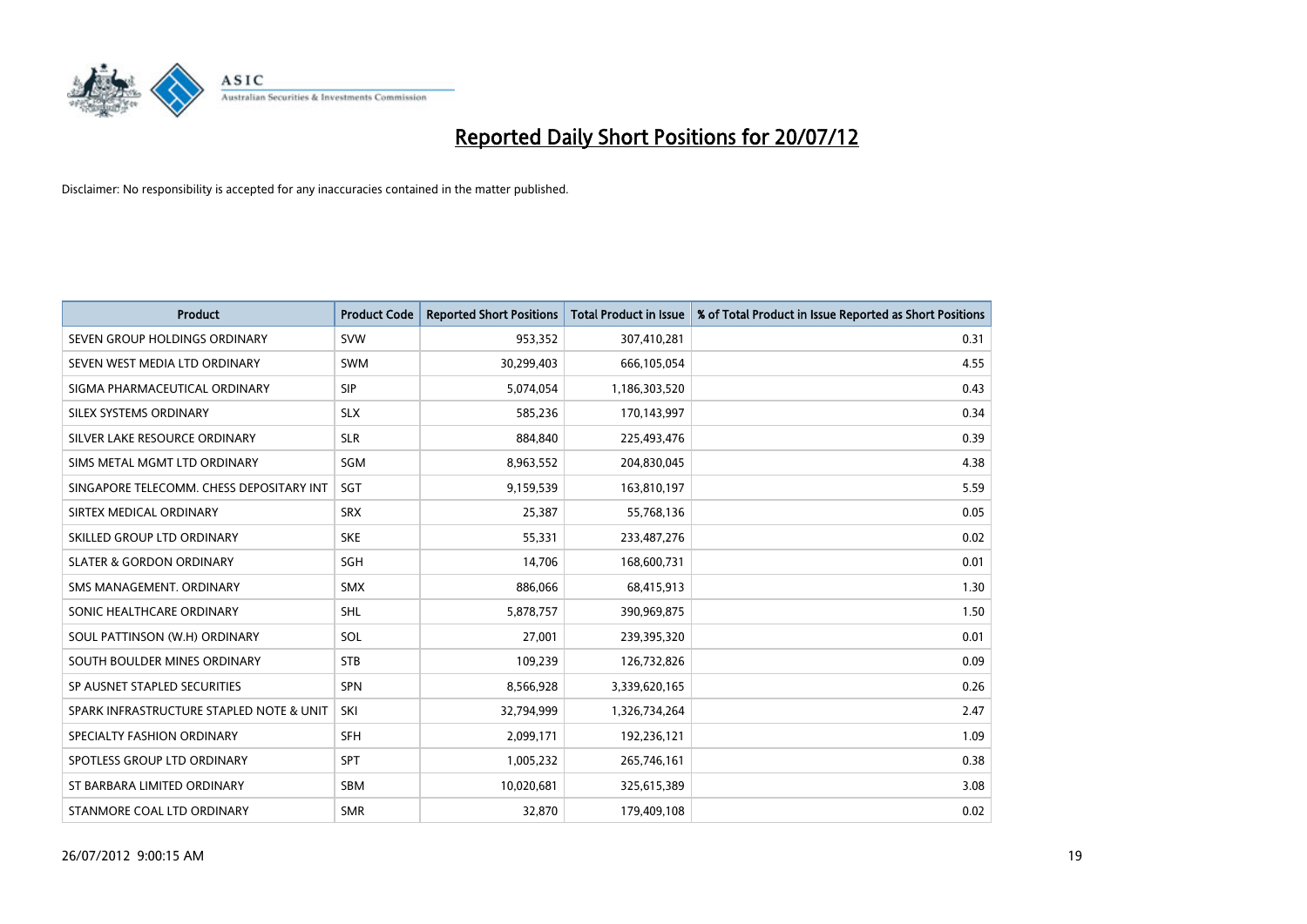

| <b>Product</b>                       | <b>Product Code</b> | <b>Reported Short Positions</b> | <b>Total Product in Issue</b> | % of Total Product in Issue Reported as Short Positions |
|--------------------------------------|---------------------|---------------------------------|-------------------------------|---------------------------------------------------------|
| STARPHARMA HOLDINGS ORDINARY         | SPL                 | 2,316,155                       | 281,690,401                   | 0.82                                                    |
| STH CRS ELECT ENGNR ORDINARY         | <b>SXE</b>          | 774                             | 161,486,826                   | 0.00                                                    |
| STHN CROSS MEDIA ORDINARY            | <b>SXL</b>          | 10,922,199                      | 704,594,449                   | 1.55                                                    |
| STOCKLAND UNITS/ORD STAPLED          | SGP                 | 13,991,079                      | 2,203,547,228                 | 0.63                                                    |
| STRAITS RES LTD. ORDINARY            | SRO                 | 120,519                         | 456,529,474                   | 0.03                                                    |
| <b>STW COMMUNICATIONS ORDINARY</b>   | SGN                 | 19,380                          | 362,798,351                   | 0.01                                                    |
| SUNCORP GROUP LTD ORDINARY           | <b>SUN</b>          | 12,433,412                      | 1,286,600,980                 | 0.97                                                    |
| SUNDANCE ENERGY ORDINARY             | <b>SEA</b>          | 85,848                          | 277,098,474                   | 0.03                                                    |
| SUNDANCE RESOURCES ORDINARY          | <b>SDL</b>          | 24,492,192                      | 3,049,577,034                 | 0.80                                                    |
| SUNLAND GROUP LTD ORDINARY           | <b>SDG</b>          | 76,390                          | 196,717,811                   | 0.04                                                    |
| SUPER RET REP LTD ORDINARY           | <b>SUL</b>          | 1,599,818                       | 196,152,971                   | 0.82                                                    |
| SYD AIRPORT STAPLED US PROHIBIT.     | <b>SYD</b>          | 11,638,094                      | 1,861,210,782                 | 0.63                                                    |
| SYRAH RESOURCES ORDINARY             | <b>SYR</b>          | 37,253                          | 126,704,521                   | 0.03                                                    |
| <b>TABCORP HOLDINGS LTD ORDINARY</b> | <b>TAH</b>          | 10,728,995                      | 730,113,969                   | 1.47                                                    |
| TANAMI GOLD NL ORDINARY              | <b>TAM</b>          | 365,035                         | 261,132,677                   | 0.14                                                    |
| TAP OIL LIMITED ORDINARY             | <b>TAP</b>          | 1,021,221                       | 241,295,311                   | 0.42                                                    |
| TASSAL GROUP LIMITED ORDINARY        | <b>TGR</b>          | 55,022                          | 146,304,404                   | 0.04                                                    |
| TATTS GROUP LTD ORDINARY             | <b>TTS</b>          | 8,029,726                       | 1,362,919,733                 | 0.59                                                    |
| <b>TECHNOLOGY ONE ORDINARY</b>       | <b>TNE</b>          | 1,789                           | 304,910,455                   | 0.00                                                    |
| TELECOM CORPORATION ORDINARY         | <b>TEL</b>          | 18,508,927                      | 1,856,780,364                 | 1.00                                                    |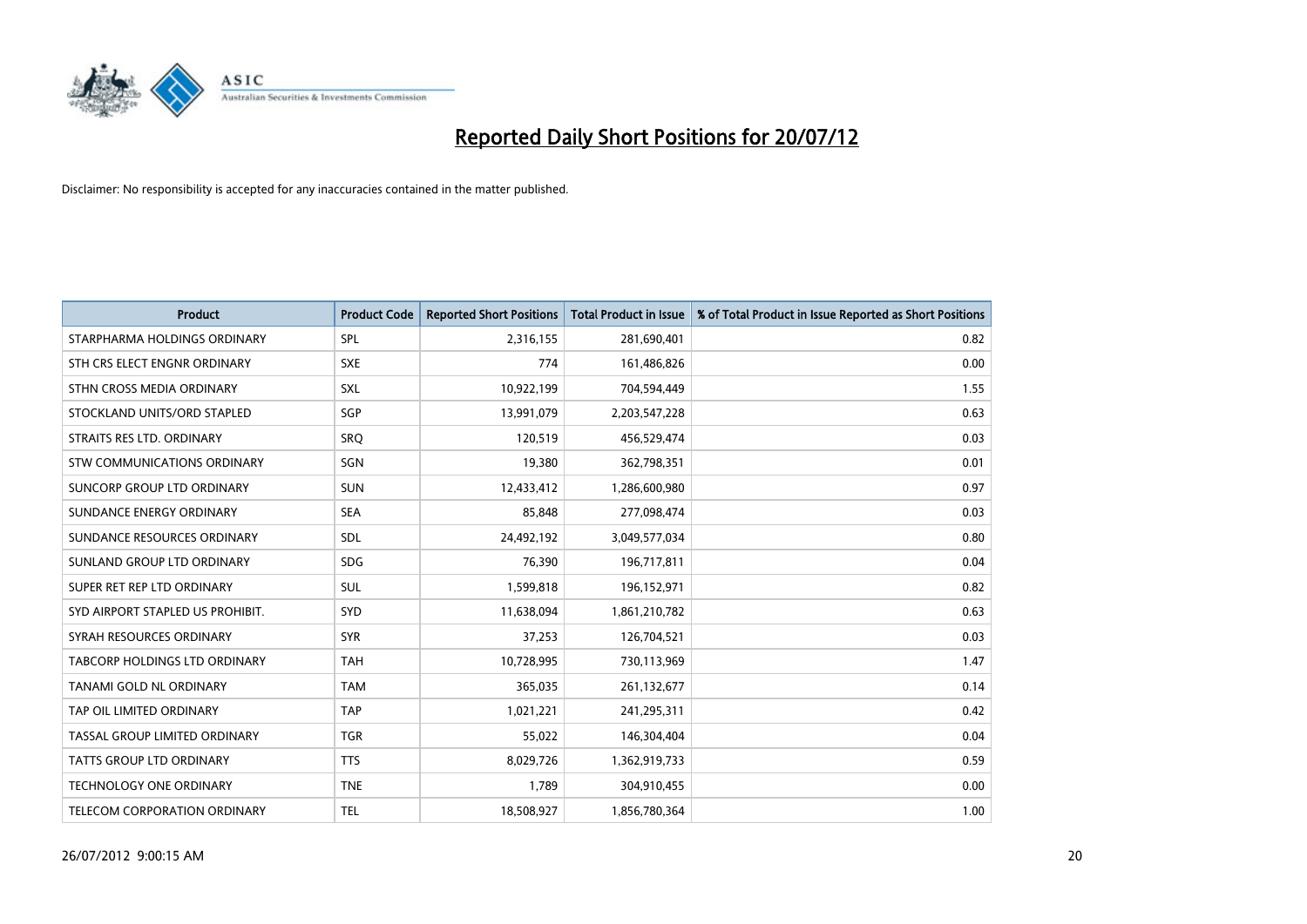

| <b>Product</b>                       | <b>Product Code</b> | <b>Reported Short Positions</b> | <b>Total Product in Issue</b> | % of Total Product in Issue Reported as Short Positions |
|--------------------------------------|---------------------|---------------------------------|-------------------------------|---------------------------------------------------------|
| <b>TELSTRA CORPORATION, ORDINARY</b> | <b>TLS</b>          | 35,009,437                      | 12,443,074,357                | 0.28                                                    |
| TEN NETWORK HOLDINGS ORDINARY        | <b>TEN</b>          | 77,784,793                      | 1,437,204,873                 | 5.41                                                    |
| TERANGA GOLD CORP CDI 1:1            | <b>TGZ</b>          | 261,584                         | 159,568,958                   | 0.16                                                    |
| TEXON PETROLEUM LTD ORDINARY         | <b>TXN</b>          | 304,519                         | 245,039,848                   | 0.12                                                    |
| <b>TFS CORPORATION LTD ORDINARY</b>  | <b>TFC</b>          | 57,942                          | 279,621,829                   | 0.02                                                    |
| THAKRAL HOLDINGS GRP ORDINARY/UNIT   | <b>THG</b>          | 100                             | 585,365,014                   | 0.00                                                    |
| THE REJECT SHOP ORDINARY             | <b>TRS</b>          | 2,650,169                       | 26,071,170                    | 10.17                                                   |
| THORN GROUP LIMITED ORDINARY         | <b>TGA</b>          | 294,712                         | 146,374,703                   | 0.20                                                    |
| TIGER RESOURCES ORDINARY             | <b>TGS</b>          | 2,201,860                       | 673,470,269                   | 0.33                                                    |
| TOLL HOLDINGS LTD ORDINARY           | <b>TOL</b>          | 15,379,465                      | 717,133,875                   | 2.14                                                    |
| TOX FREE SOLUTIONS ORDINARY          | <b>TOX</b>          | 35,386                          | 115,311,608                   | 0.03                                                    |
| TPG TELECOM LIMITED ORDINARY         | <b>TPM</b>          | 2,260,882                       | 793,808,141                   | 0.28                                                    |
| TRANSFIELD SERVICES ORDINARY         | <b>TSE</b>          | 4,282,962                       | 520,790,618                   | 0.82                                                    |
| TRANSPACIFIC INDUST, ORDINARY        | <b>TPI</b>          | 6,788,183                       | 1,578,479,491                 | 0.43                                                    |
| TRANSURBAN GROUP TRIPLE STAPLED SEC. | <b>TCL</b>          | 9,669,207                       | 1,458,321,112                 | 0.66                                                    |
| TREASURY WINE ESTATE ORDINARY        | <b>TWE</b>          | 13,762,986                      | 647,227,144                   | 2.13                                                    |
| TROY RESOURCES LTD ORDINARY          | <b>TRY</b>          | 242,276                         | 89,462,649                    | 0.27                                                    |
| UGL LIMITED ORDINARY                 | UGL                 | 7,101,796                       | 166,315,038                   | 4.27                                                    |
| UNILIFE CORPORATION CDI 6:1          | <b>UNS</b>          | 199,829                         | 253,466,532                   | 0.08                                                    |
| UXC LIMITED ORDINARY                 | <b>UXC</b>          | 54,791                          | 305,585,913                   | 0.02                                                    |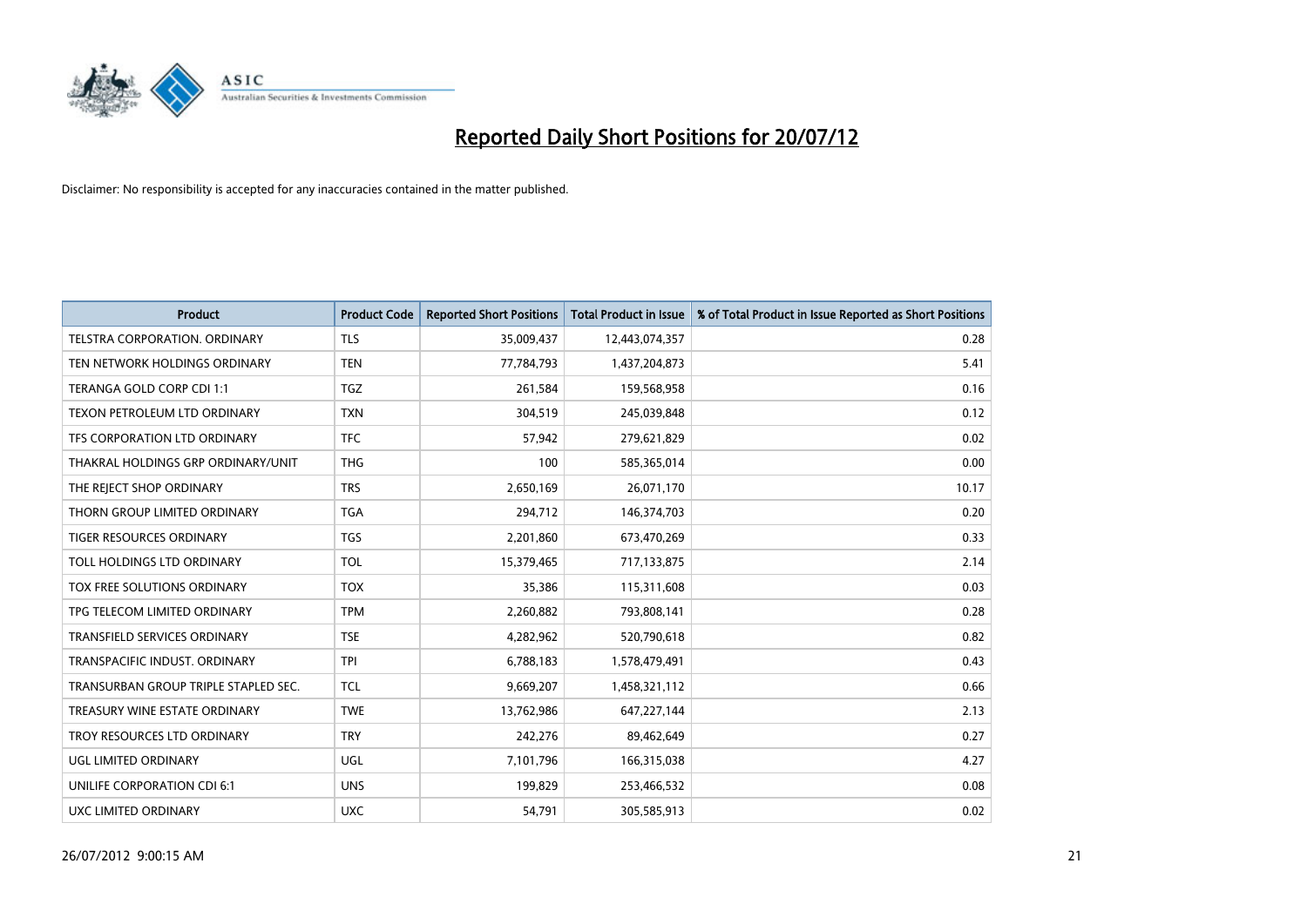

| <b>Product</b>                           | <b>Product Code</b> | <b>Reported Short Positions</b> | <b>Total Product in Issue</b> | % of Total Product in Issue Reported as Short Positions |
|------------------------------------------|---------------------|---------------------------------|-------------------------------|---------------------------------------------------------|
| <b>VENTURE MINERALS ORDINARY</b>         | <b>VMS</b>          | 187,841                         | 232,468,592                   | 0.08                                                    |
| VILLAGE ROADSHOW LTD ORDINARY            | <b>VRL</b>          | 52,789                          | 153,240,089                   | 0.03                                                    |
| <b>VIRGIN AUS HLDG LTD ORDINARY</b>      | <b>VAH</b>          | 23,000,895                      | 2,210,197,600                 | 1.04                                                    |
| VITERRA INC CDI 1:1                      | <b>VTA</b>          | 10                              | 68,629,939                    | 0.00                                                    |
| <b>VOCUS COMMS LTD ORDINARY</b>          | <b>VOC</b>          | 66,440                          | 70,181,826                    | 0.09                                                    |
| WAH NAM INT HLDG LTD ORDINARY            | <b>WNI</b>          | 91,872                          | 7,175,039,665                 | 0.00                                                    |
| <b>WATPAC LIMITED ORDINARY</b>           | <b>WTP</b>          | 316,838                         | 184,332,526                   | 0.17                                                    |
| <b>WDS LIMITED ORDINARY</b>              | <b>WDS</b>          | $\overline{7}$                  | 144,740,614                   | 0.00                                                    |
| WEBIET LIMITED ORDINARY                  | <b>WEB</b>          | 178,837                         | 71,065,929                    | 0.25                                                    |
| <b>WESFARMERS LIMITED ORDINARY</b>       | <b>WES</b>          | 32,896,451                      | 1,006,508,845                 | 3.27                                                    |
| WESFARMERS LIMITED PARTIALLY PROTECTED   | <b>WESN</b>         | 1,189,252                       | 150,563,317                   | 0.79                                                    |
| WESTERN AREAS NL ORDINARY                | <b>WSA</b>          | 6,851,040                       | 179,735,899                   | 3.81                                                    |
| WESTERN DESERT RES. ORDINARY             | <b>WDR</b>          | 300,541                         | 234,819,203                   | 0.13                                                    |
| WESTFIELD GROUP ORD/UNIT STAPLED SEC     | <b>WDC</b>          | 6,211,897                       | 2,260,505,450                 | 0.27                                                    |
| <b>WESTFIELD RETAIL TST UNIT STAPLED</b> | <b>WRT</b>          | 43,638,612                      | 3,054,166,195                 | 1.43                                                    |
| WESTPAC BANKING CORP ORDINARY            | <b>WBC</b>          | 59,287,493                      | 3,080,000,247                 | 1.92                                                    |
| WHITE ENERGY COMPANY ORDINARY            | <b>WEC</b>          | 1,417,606                       | 322,974,494                   | 0.44                                                    |
| <b>WHITEHAVEN COAL ORDINARY</b>          | <b>WHC</b>          | 13,451,371                      | 1,013,190,387                 | 1.33                                                    |
| WINDIMURRA VANADIUM ORDINARY             | <b>WVL</b>          | 163,685                         | 154,278,674                   | 0.11                                                    |
| WOODSIDE PETROLEUM ORDINARY              | <b>WPL</b>          | 2,956,362                       | 823,910,657                   | 0.36                                                    |